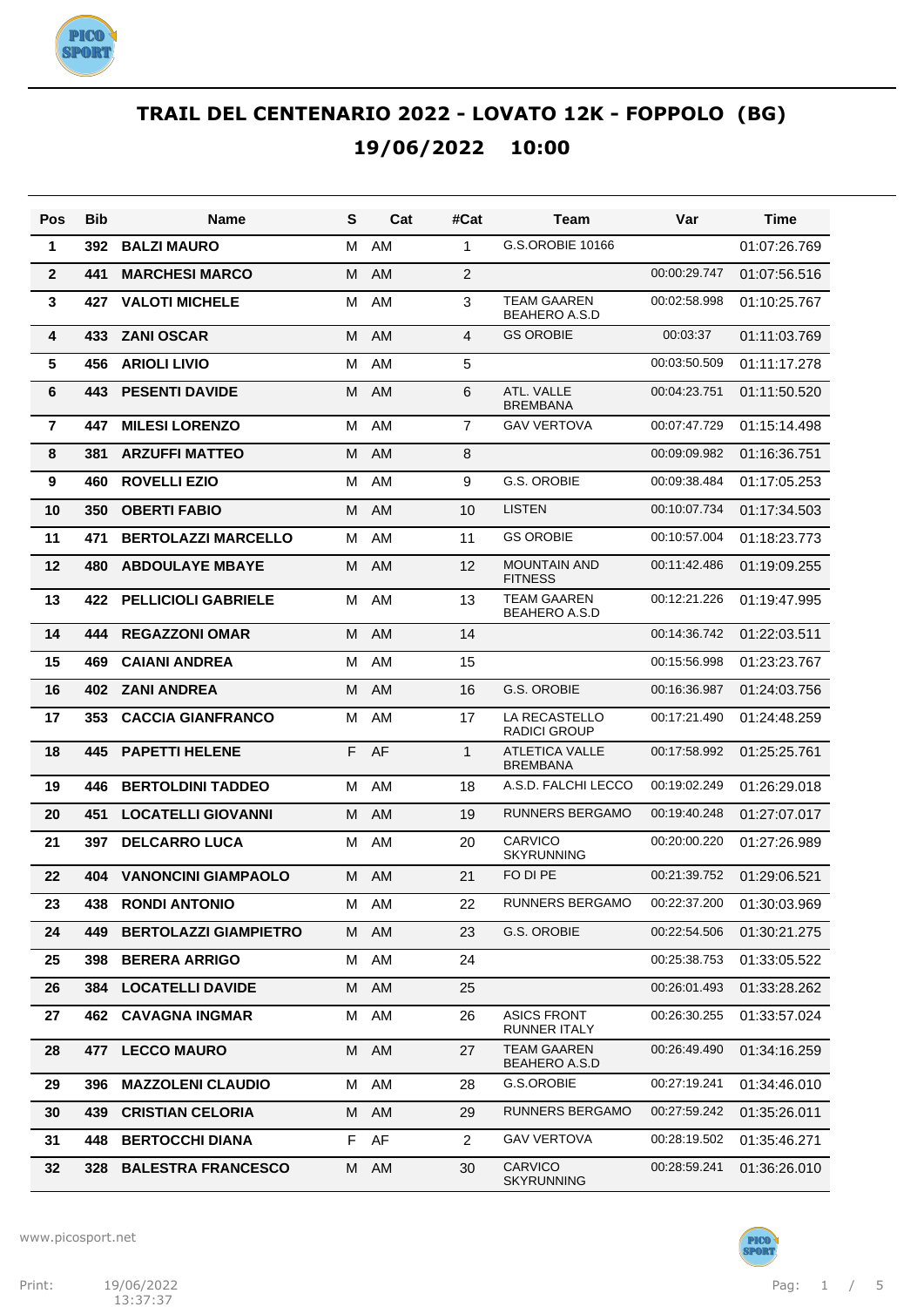

| Pos | Bib | Name                        | S  | Cat       | #Cat | Team                                        | Var          | Time         |
|-----|-----|-----------------------------|----|-----------|------|---------------------------------------------|--------------|--------------|
| 33  | 476 | <b>CONFALONIERI DANIELE</b> | м  | AM        | 31   | <b>TEAM GAAREN</b><br><b>BEAHERO A.S.D</b>  | 00:30:23.741 | 01:37:50.510 |
| 34  | 382 | <b>PREZIATI LUCA</b>        | M  | AM        | 32   |                                             | 00:31:07.237 | 01:38:34.006 |
| 35  | 387 | <b>CASANOVA GABRIELE</b>    | м  | AM        | 33   |                                             | 00:31:48.741 | 01:39:15.510 |
| 36  | 386 | <b>BRENA MARCO ALBERTO</b>  | М  | AM        | 34   | <b>ATLETICA PRESEZZO</b>                    | 00:31:56.742 | 01:39:23.511 |
| 37  | 383 | <b>GALIZZI WILLIAM</b>      | м  | AM        | 35   |                                             | 00:32:30     | 01:39:56.769 |
| 38  | 466 | <b>BREMBILLA FULVIO</b>     | M  | AM        | 36   | ATL. VALLE<br><b>BREMBANA</b>               | 00:32:34.248 | 01:40:01.017 |
| 39  | 435 | <b>PEDRETTI ANDREA</b>      | M  | AM        | 37   |                                             | 00:32:55.257 | 01:40:22.026 |
| 40  | 399 | <b>CATTANEO CHIARA</b>      | F. | AF        | 3    | <b>ATLETICA VAL</b><br><b>BREMBANA</b>      | 00:33:18.259 | 01:40:45.028 |
| 41  | 452 | <b>GERACITANO SAPIENZA</b>  | F. | AF        | 4    | ATL. TREVIGLIO                              | 00:33:41.997 | 01:41:08.766 |
| 42  | 430 | <b>ACCORIGI ILARIA</b>      | F  | AF        | 5    |                                             | 00:34:53.502 | 01:42:20.271 |
| 43  | 373 | <b>ZAPPELLA ROBERTO</b>     | м  | AM        | 38   | ATL. VALLE<br><b>BREMBANA</b>               | 00:34:53.754 | 01:42:20.523 |
| 44  | 388 | <b>BERNASCONI LEONARDO</b>  | M  | AM        | 39   |                                             | 00:35:14.772 | 01:42:41.541 |
| 45  | 391 | <b>NORIS ALBERTO</b>        | м  | AM        | 40   | G.S. OREZZO                                 | 00:36:00.502 | 01:43:27.271 |
| 46  | 414 | <b>BEGNINI GIACOMO</b>      | M  | AM        | 41   |                                             | 00:36:31.256 | 01:43:58.025 |
| 47  | 355 | <b>GHERARDI LUCA</b>        | м  | AM        | 42   | $\blacksquare$                              | 00:37:32.764 | 01:44:59.533 |
| 48  | 412 | <b>CROCI PINO</b>           | M  | AM        | 43   | <b>TRI-SWIM</b><br>GARDATRENTINO A.S.       | 00:37:35.765 | 01:45:02.534 |
| 49  | 352 | <b>MAZZONI GABRIELE</b>     | M  | <b>AM</b> | 44   | <b>STREET TRAINING</b><br>EXPERIENCE A.S.D. | 00:37:46.264 | 01:45:13.033 |
| 50  | 406 | <b>MAZZOLENI LUCA</b>       | M  | AM        | 45   | <b>LOVATO ELECTRIC</b>                      | 00:38:11.763 | 01:45:38.532 |
| 51  | 323 | <b>PORTALURI MATTEO</b>     | M  | AM        | 46   |                                             | 00:38:22.513 | 01:45:49.282 |
| 52  | 327 | <b>SCUDELETTI GIULIO</b>    | M  | AM        | 47   | <b>CARVICO</b><br><b>SKYRUNNING</b>         | 00:38:45.025 | 01:46:11.794 |
| 53  | 417 | <b>BONFANTI GIANCARLO</b>   | M  | AM        | 48   | <b>TEAM GAAREN</b><br><b>BEAHERO A.S.D</b>  | 00:38:53.015 | 01:46:19.784 |
| 54  | 431 | <b>MAGGIONI IVAN</b>        | M  | AM        | 49   |                                             | 00:39:02.026 | 01:46:28.795 |
| 55  | 408 | <b>CARRARA DANIELE</b>      | M  | AM        | 50   | <b>LOVATO ELECTRIC</b>                      | 00:39:15.264 | 01:46:42.033 |
| 56  | 473 | <b>DI PAOLO MARCO</b>       | М  | AM        | 51   | FÒ DI PE                                    | 00:39:31.763 | 01:46:58.532 |
| 57  | 359 | <b>BOMBARDA SIMONE</b>      | М  | AM        | 52   | RUNNERS BERGAMO                             | 00:39:45.522 | 01:47:12.291 |
| 58  | 326 | <b>FACHERIS CARLO</b>       | M  | AM        | 53   | SAN ROCHINO                                 | 00:39:47.263 | 01:47:14.032 |
| 59  | 333 | <b>MOLTENI STEFANO</b>      | М  | AM        | 54   | <b>RUNNERS DESIO</b>                        | 00:40:10.019 | 01:47:36.788 |
| 60  | 453 | <b>PILENGA MAURO</b>        | M  | AM        | 55   | ATL. TREVIGLIO                              | 00:40:31.508 | 01:47:58.277 |
| 61  | 343 | <b>FEDRICI FABRIZIO</b>     | М  | AM        | 56   | CR833                                       | 00:41:12.508 | 01:48:39.277 |
| 62  | 335 | <b>BOLIS ROBERTO</b>        | M  | AM        | 57   |                                             | 00:41:29.259 | 01:48:56.028 |
| 63  | 368 | <b>PIROTTA MARIO</b>        | М  | AM        | 58   | RUNNERS BERGAMO                             | 00:41:50.256 | 01:49:17.025 |
| 64  | 475 | <b>VENTAROLA ANTONINO</b>   | M  | AM        | 59   | DE RAN CLAB                                 | 00:41:54.757 | 01:49:21.526 |
| 65  | 425 | <b>SAVOLDELLI ROBERTA</b>   | F. | AF        | 6    | <b>TEAM GAAREN</b><br>BEAHERO A.S.D         | 00:42:13.271 | 01:49:40.040 |

www.picosport.net

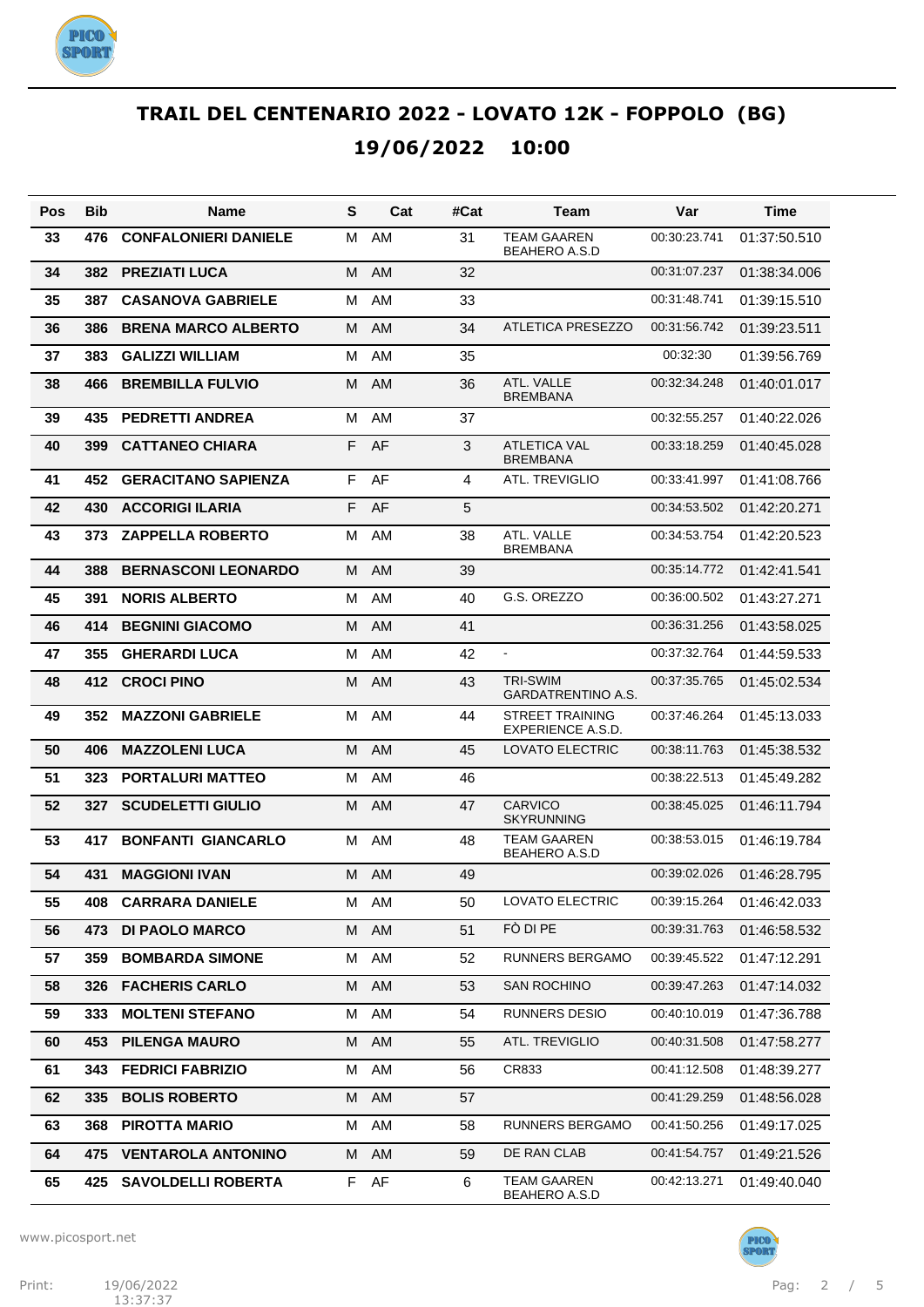

| Pos | <b>Bib</b> | Name                          | S  | Cat  | #Cat           | Team                                       | Var          | Time         |
|-----|------------|-------------------------------|----|------|----------------|--------------------------------------------|--------------|--------------|
| 66  | 413        | <b>GUSMINI MANUEL</b>         | М  | AM   | 60             | G.S. OREZZO                                | 00:42:21.509 | 01:49:48.278 |
| 67  | 345        | <b>ALBERTOCCHI MICHELE</b>    | м  | AM   | 61             | <b>ATLETICA PAVESE</b>                     | 00:42:27.759 | 01:49:54.528 |
| 68  | 405        | <b>BONASSI MARIA ENRICA</b>   | F  | AF   | $\overline{7}$ | <b>ATLETICA VILLESE</b>                    | 00:42:38.510 | 01:50:05.279 |
| 69  | 370        | <b>PRAMPOLINI ANNA</b>        | F  | AF   | 8              |                                            | 00:42:44.760 | 01:50:11.529 |
| 70  | 389        | <b>RUGGERI LETIZIA</b>        | F  | AF   | 9              | <b>CUS BERGAMO ASD</b>                     | 00:42:58.760 | 01:50:25.529 |
| 71  | 470        | <b>BARBARIOLI ALICE</b>       | F  | AF   | 10             | DASA SPORT<br><b>CERNUSCO</b>              | 00:43:01.010 | 01:50:27.779 |
| 72  | 348        | <b>DEZZA ANDREA</b>           | M  | AM   | 62             |                                            | 00:43:02.759 | 01:50:29.528 |
| 73  | 342        | <b>PASTA MATTEO</b>           | м  | AM   | 63             |                                            | 00:43:52.759 | 01:51:19.528 |
| 74  | 322        | <b>CAMPOLEONI PIERGIORGIO</b> | М  | AM   | 64             |                                            | 00:44:32.760 | 01:51:59.529 |
| 75  | 330        | <b>PEZZOTTA MATTEO</b>        | м  | AM   | 65             | G.S. OREZZO                                | 00:44:43.260 | 01:52:10.029 |
| 76  | 338        | <b>AGAZZI ALESSANDRO</b>      | M  | AM   | 66             | <b>TRI-SWIM</b><br><b>GARDATRENTINO AS</b> | 00:45:01.260 | 01:52:28.029 |
| 77  | 346        | <b>TRAPOLARI MARCO</b>        | м  | AM   | 67             |                                            | 00:45:01.765 | 01:52:28.534 |
| 78  | 341        | <b>AIOLFI DIEGO</b>           | M  | AM   | 68             | CR833 CAMISANO<br>RUNNING A.S.D.           | 00:45:24.012 | 01:52:50.781 |
| 79  | 115        | <b>ROBERTO LISSANA</b>        | м  | AM   | 69             | <b>RUNNERS DESIO</b>                       | 00:46:34.231 | 01:54:01.000 |
| 80  | 357        | <b>SANGIOVANNI ELENA</b>      | F. | AF   | 11             |                                            | 00:46:44.762 | 01:54:11.531 |
| 81  | 361        | <b>GAMBA ANDREA</b>           | м  | AM   | 70             | <b>RUNNERS BERGAMO</b>                     | 00:46:56.763 | 01:54:23.532 |
| 82  | 409        | <b>AFFINITO STEFANO</b>       | M  | AM   | 71             | <b>WE ARE RUNNERS</b><br>ASD               | 00:46:57.266 | 01:54:24.035 |
| 83  | 432        | <b>LUSSANA ALDO</b>           | м  | AM   | 72             |                                            | 00:47:32.513 | 01:54:59.282 |
| 84  | 472        | <b>LORENZELLI MARCELLO</b>    | М  | AM   | 73             | <b>RUNNERS BERGAMO</b>                     | 00:47:52.023 | 01:55:18.792 |
| 85  | 354        | <b>ROTTOLI NICOLA</b>         | м  | AM   | 74             |                                            | 00:48:17.013 | 01:55:43.782 |
| 86  | 423        | <b>PERLETTI BRUNO</b>         | M  | AM   | 75             | <b>TEAM GAAREN</b><br><b>BEAHERO A.S.D</b> | 00:49:30.014 | 01:56:56.783 |
| 87  | 403        | <b>TOFFALORI ANGELO</b>       | м  | AM   | 76             | E ROCK TEAM<br><b>ELLEERRE</b>             | 00:50:11.265 | 01:57:38.034 |
| 88  | 371        | <b>MANZONI MARIA</b>          | F. | AF   | 12             | <b>DYNAMIC</b>                             | 00:50:11.271 | 01:57:38.040 |
| 89  | 440        | <b>DAMBROSIO VALERIA</b>      |    | F AF | 13             |                                            | 00:50:43.776 | 01:58:10.545 |
| 90  | 344        | <b>RUGGERI FEDERICA</b>       |    | F AF | 14             |                                            | 00:50:44.766 | 01:58:11.535 |
| 91  | 363        | <b>GIACOMINI MATTEO</b>       | M  | AM   | 77             | RUNNERS BERGAMO                            | 00:51:01.516 | 01:58:28.285 |
| 92  | 415        | <b>OBERTI DAVIDE CARLO</b>    |    | M AM | 78             | ANNA SPORT<br><b>FOPPOLO</b>               | 00:51:08.516 | 01:58:35.285 |
| 93  | 418        | <b>BOSCOLO GIADA</b>          | F. | AF   | 15             | <b>TEAM GAAREN</b><br>BEAHERO A.S.D        | 00:52:48.278 | 02:00:15.047 |
| 94  | 428        | <b>ZANCHI ARIANNA</b>         |    | F AF | 16             | <b>TEAM GAAREN</b><br>BEAHERO A.S.D        | 00:52:59.778 | 02:00:26.547 |
| 95  | 474        | <b>SPIRANELLI FRANCESCO</b>   |    | M AM | 79             |                                            | 00:53:04.021 | 02:00:30.790 |
| 96  | 390        | <b>VITALI ANDREA</b>          |    | M AM | 80             | <b>RUNNERS BERGAMO</b>                     | 00:53:59.021 | 02:01:25.790 |
| 97  | 331        | <b>RAIMONDI MASSIMO</b>       |    | M AM | 81             | <b>GP ARCENE</b>                           | 00:53:59.025 | 02:01:25.794 |
| 98  |            | 324 SCAINI VITTORIO           |    | M AM | 82             | G.P. ARCENE                                | 00:54:33.269 | 02:02:00.038 |

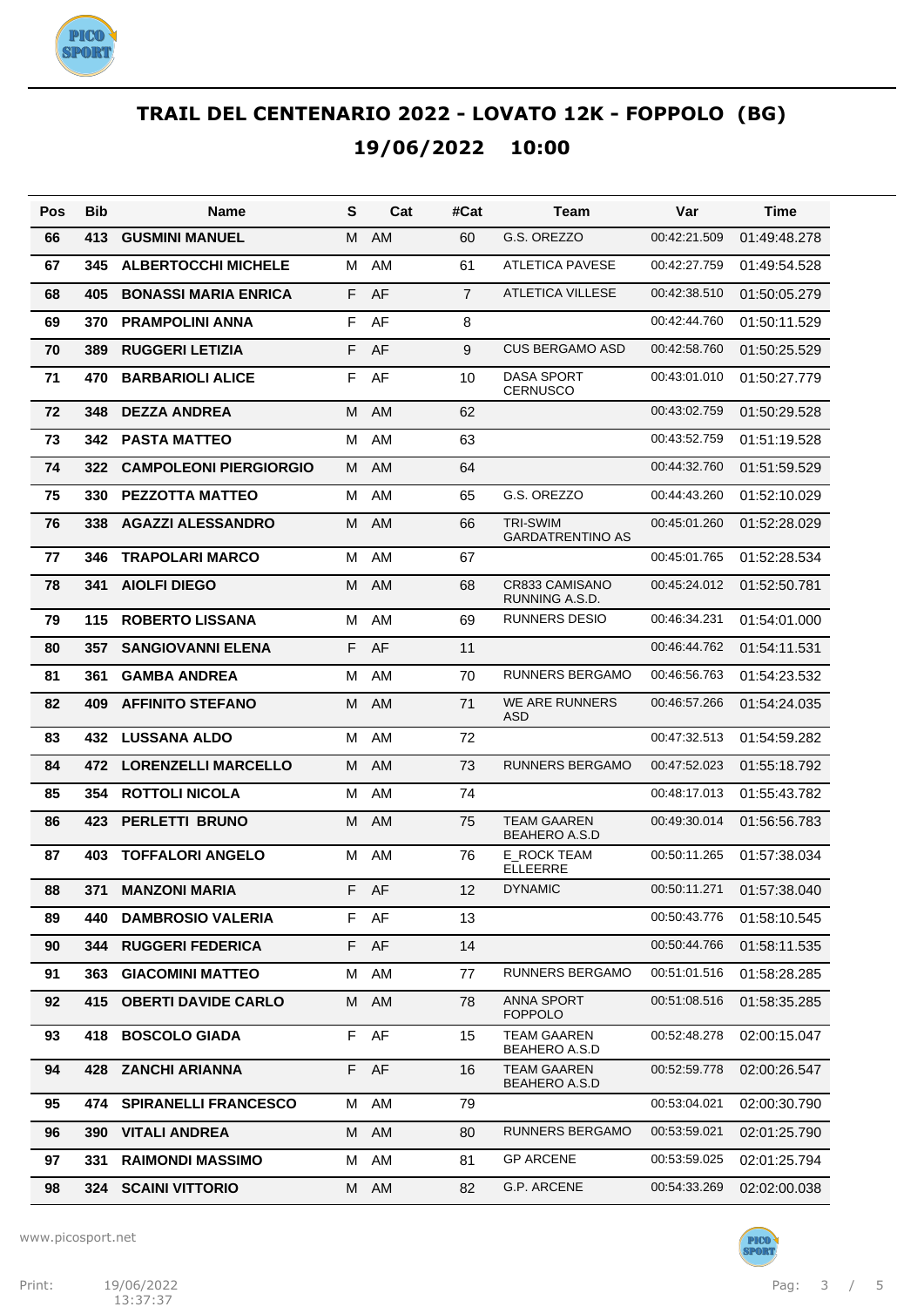

| Pos | <b>Bib</b> | Name                                     | S  | Cat       | #Cat | Team                                       | Var          | Time         |
|-----|------------|------------------------------------------|----|-----------|------|--------------------------------------------|--------------|--------------|
| 99  | 395        | <b>SOLLIMA FABRIZIO</b>                  | М  | AM        | 83   | <b>ATLETICA PRESEZZO</b>                   | 00:54:35.769 | 02:02:02.538 |
| 100 | 416        | <b>ARSUFFI BRUNO ENRICO</b>              | М  | AM        | 84   | <b>TEAM GAAREN</b><br><b>BEAHERO A.S.D</b> | 00:54:54.266 | 02:02:21.035 |
| 101 | 454        | <b>CARMINATI NADIA GESEMI</b>            | F  | AF        | 17   | <b>TRIATHLON</b><br><b>BERGAMO</b>         | 00:54:55.019 | 02:02:21.788 |
| 102 | 401        | <b>BOMBARDIERI MASSIMILIANO</b>          | М  | <b>AM</b> | 85   |                                            | 00:55:18.526 | 02:02:45.295 |
| 103 | 479        | <b>BOFFELLI MONICA</b>                   | F  | AF        | 18   | <b>TEAM GAAREN</b><br><b>BEAHERO A.S.D</b> | 00:55:30.761 | 02:02:57.530 |
| 104 | 459        | <b>ZONCA ARIANNA</b>                     | F  | AF        | 19   | <b>ATLETICA PRESEZZO</b>                   | 00:55:40.006 | 02:03:06.775 |
| 105 | 334        | <b>GORINI ANNA</b>                       | F  | AF        | 20   |                                            | 00:56:12.261 | 02:03:39.030 |
| 106 | 337        | <b>SAURA NICOLO</b>                      | М  | AM        | 86   |                                            | 00:56:14.768 | 02:03:41.537 |
| 107 | 468        | <b>CURATOLO NICOLE</b>                   | F  | AF        | 21   | <b>TEAM GAAREN</b><br><b>BEAHERO ASD</b>   | 00:56:52.754 | 02:04:19.523 |
| 108 | 467        | <b>PESENTI CRISTIAN</b>                  | M  | AM        | 87   | ATLETICA RUNNING<br><b>TORRE DE ROVERI</b> | 00:56:53.269 | 02:04:20.038 |
| 109 | 419        | <b>CASLINI MAURO</b>                     | М  | <b>AM</b> | 88   | <b>TEAM GAAREN</b><br><b>BEAHERO A.S.D</b> | 00:57:10.019 | 02:04:36.788 |
| 110 | 339        | <b>BELOTTI ALESSANDRO</b>                | М  | <b>AM</b> | 89   | <b>ASD TRIATHLON</b><br><b>BERGAMO</b>     | 00:58:23.016 | 02:05:49.785 |
| 111 | 71         | <b>GATTI ALESSANDRO</b>                  | M  | AM        | 90   | <b>RUNCARD</b>                             | 00:58:52.231 | 02:06:19.000 |
| 112 | 426        | <b>TERZI SAMANTHA</b>                    | F  | AF        | 22   | <b>TEAM GAAREN</b><br><b>BEAHERO A.S.D</b> | 00:59:42.284 | 02:07:09.053 |
| 113 | 455        | <b>FILISETTI ANTONIO</b>                 | М  | <b>AM</b> | 91   | RUNNERS BERGAMO                            | 00:59:42.784 | 02:07:09.553 |
| 114 | 429        | <b>VERZEROLI LUCA</b>                    | М  | <b>AM</b> | 92   | <b>GSA SOVERE</b>                          | 01:00:01.776 | 02:07:28.545 |
| 115 | 463        | <b>SCARPANTI GIUSEPPE</b>                | М  | AM        | 93   |                                            | 01:00:28.772 | 02:07:55.541 |
| 116 | 336        | <b>GREGIS SOFIA</b>                      | F  | AF        | 23   |                                            | 01:00:45.771 | 02:08:12.540 |
| 117 | 358        | <b>BOMBARDA MARCO</b><br><b>GIOVANNI</b> | М  | AM        | 94   | RUNNERS BERGAMO                            | 01:01:25.516 | 02:08:52.285 |
| 118 | 410        | <b>FORCELLA DAVIDE</b>                   | М  | <b>AM</b> | 95   | <b>LIBERO</b>                              | 01:02:21.019 | 02:09:47.788 |
| 119 | 325        | <b>PANAGINI BARBARA</b>                  | F  | AF        | 24   | <b>G.P. ARCENE</b>                         | 01:02:41.271 | 02:10:08.040 |
| 120 | 436        | <b>SIMONE PROVENZI</b>                   | м  | AM        | 96   | <b>LIBERO</b>                              | 01:03:02.522 | 02:10:29.291 |
| 121 | 375        | <b>SONZOGNI NADIA</b>                    | F. | AF        | 25   |                                            | 01:03:42.530 | 02:11:09.299 |
| 122 | 374        | <b>PANSERA FIORENZO</b>                  | М  | AM        | 97   |                                            | 01:03:44.769 | 02:11:11.538 |
| 123 | 407        | <b>TASCHINI DAVIDE</b>                   | М  | AM        | 98   | LOVATO ELECTRIC                            | 01:04:07.764 | 02:11:34.533 |
| 124 | 360        | <b>BUTTIGLIONE STEFANO</b>               | М  | AM        | 99   | RUNNERS BERGAMO                            | 01:04:32.020 | 02:11:58.789 |
| 125 | 367        | <b>PERUZZO ANGELA</b>                    | F  | AF        | 26   | RUNNERS BERGAMO                            | 01:04:32.277 | 02:11:59.046 |
| 126 | 437        | <b>TEBALDI BARBARA</b>                   | F  | AF        | 27   | <b>GSA SOVERE</b>                          | 01:04:46.023 | 02:12:12.792 |
| 127 | 351        | <b>CASONATO ERIKA</b>                    | F  | AF        | 28   | <b>RUNCARD</b>                             | 01:05:05.520 | 02:12:32.289 |
| 128 | 420        | <b>GATTI GIADA</b>                       | F  | AF        | 29   | <b>TEAM GAAREN</b><br><b>BEAHERO A.S.D</b> | 01:05:54.272 | 02:13:21.041 |
| 129 | 366        | <b>MICHELI ALBERTO</b>                   | м  | AM        | 100  | RUNNERS BERGAMO                            | 01:06:29.022 | 02:13:55.791 |
| 130 | 411        | <b>FORCELLA GIUSEPPE</b>                 | М  | AM        | 101  | RUNNING TORRE DE<br><b>ROVERI</b>          | 01:06:49.270 | 02:14:16.039 |

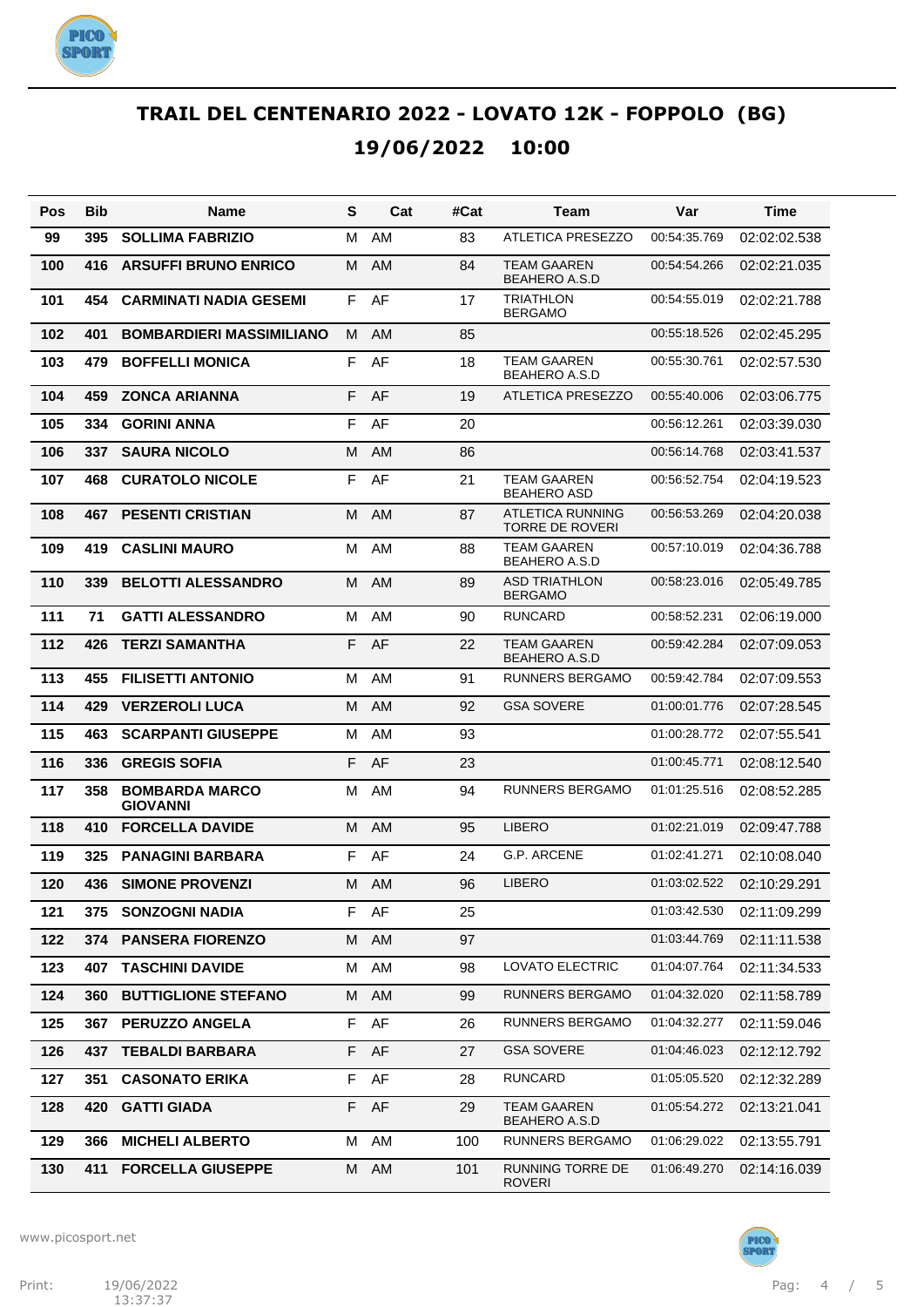

| Pos | <b>Bib</b> | <b>Name</b>                               | S | Cat       | #Cat | Team                                       | Var          | <b>Time</b>  |
|-----|------------|-------------------------------------------|---|-----------|------|--------------------------------------------|--------------|--------------|
| 131 | 378        | <b>CRIPPA GIORGIO</b>                     | М | AM        | 102  | <b>ATLETICA PRESEZZO</b>                   | 01:07:39.285 | 02:15:06.054 |
| 132 | 347        | <b>TOFFANETTI GIORGIO</b>                 | M | <b>AM</b> | 103  |                                            | 01:09:42.031 | 02:17:08.800 |
| 133 | 478        | <b>CREMONESI FABIO</b>                    | м | <b>AM</b> | 104  | ORTICA TEAM                                | 01:10:35.547 | 02:18:02.316 |
| 134 | 356        | <b>IURLARO DIEGO</b>                      | м | AM        | 105  | <b>CARVICO</b><br><b>SKYRUNNING</b>        | 01:14:01.309 | 02:21:28.078 |
| 135 | 393        | <b>PROSPERO DALILA</b>                    | F | AF        | 30   |                                            | 01:14:01.573 | 02:21:28.342 |
| 136 | 450        | <b>ARZUFFI GIANLUCA</b>                   | M | AM        | 106  | <b>LIBERO</b>                              | 01:14:36.071 | 02:22:02.840 |
| 137 | 400        | <b>MANDELLI MARCO</b>                     | м | AM        | 107  | <b>MEDIRUN</b>                             | 01:14:59.560 | 02:22:26.329 |
| 138 | 385        | <b>CARRARA STIVEN</b>                     | м | AM        | 108  | <b>SILTRO GANG</b>                         | 01:15:02.310 | 02:22:29.079 |
| 139 | 465        | <b>NICOSIA EMANUELE</b>                   | M | <b>AM</b> | 109  | ATLETICA RUB. FLLI<br><b>FRATTINI</b>      | 01:16:26.824 | 02:23:53.593 |
| 140 | 394        | <b>CLAUDIA ZAPPA</b>                      | F | AF        | 31   | CARVICO<br><b>SKYRUNNING</b>               | 01:19:18.800 | 02:26:45.569 |
| 141 | 369        | <b>VAVASSORI ALESSANDRO</b>               | м | AM        | 110  | <b>RUNNERS BERGAMO</b>                     | 01:19:43.800 | 02:27:10.569 |
| 142 | 332        | <b>LOCATELLI MELANIA</b>                  | F | AF        | 32   | <b>CARVICO</b><br><b>SKYRUNNING</b>        | 01:22:08.546 | 02:29:35.315 |
| 143 | 376        | <b>VILLA MARIA</b>                        | F | AF        | 33   | <b>NESSUNA</b>                             | 01:25:52.293 | 02:33:19.062 |
| 144 | 458        | <b>VIGANO' MARCO VALENTINO</b>            | м | <b>AM</b> | 111  | <b>ATLETICA PRESEZZO</b>                   | 01:27:08.576 | 02:34:35.345 |
| 145 | 372        | <b>PERANI SUSANNA</b>                     | F | AF        | 34   |                                            | 01:29:07.306 | 02:36:34.075 |
| 146 | 421        | <b>GUALAZZI MARCO</b>                     | М | AM        | 112  | <b>TEAM GAAREN</b><br><b>BEAHERO A.S.D</b> | 01:29:07.811 | 02:36:34.580 |
| 147 | 349        | <b>QUARTI SILVIO</b>                      | M | AM        | 113  | <b>LIBERO</b>                              | 01:29:50.060 | 02:37:16.829 |
| 148 | 379        | <b>BARATTO CLARA</b>                      | F | AF        | 35   | U.S. DILETT.<br><b>CASTERNO</b>            | 01:29:59.309 | 02:37:26.078 |
| 149 | 461        | <b>SPINI ANNA</b>                         | F | AF        | 36   |                                            | 01:30:54.807 | 02:38:21.576 |
| 150 | 457        | <b>FACHERIS DAVIDE</b><br><b>LEONARDO</b> | М | AM        | 114  | MEDIRUN A.S.D.                             | 01:40:24.568 | 02:47:51.337 |
| 151 | 362        | <b>GARDANI CRISTIANO</b>                  | м | AM        | 115  | <b>RUNNERS BERGAMO</b>                     | 01:53:07.834 | 03:00:34.603 |
| 152 | 464        | <b>TESTA DANILO</b>                       | м | <b>AM</b> | 116  | RUNNERS BERGAMO                            | 02:10:58.602 | 03:18:25.371 |

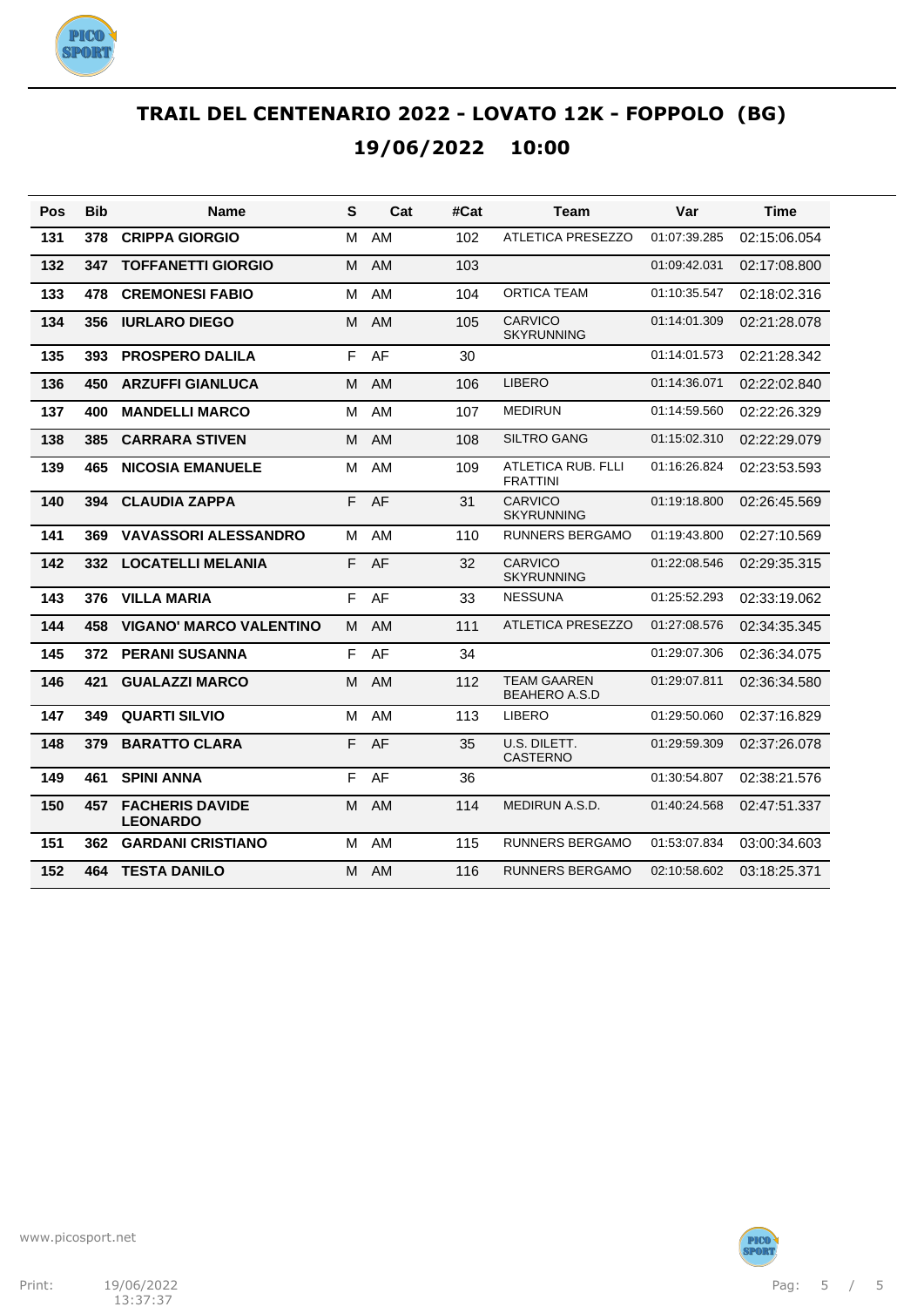

| Pos            | Bib | <b>Name</b>                   | S | Cat  | #Cat           | Team                                       | Var          | Time         |
|----------------|-----|-------------------------------|---|------|----------------|--------------------------------------------|--------------|--------------|
| 1              | 216 | <b>BRASI IACOPO</b>           | М | AM   | 1              | RECASTELLO RADICI<br><b>GROUP</b>          |              | 02:21:09.576 |
| $\overline{2}$ | 215 | <b>TANARA MATTIA</b>          | M | AM   | 2              | SCOTT/tessera FISKY                        | 00:04:23.008 | 02:25:32.584 |
| 3              | 285 | <b>CARRARA LUCA</b>           | м | AM   | 3              | <b>SALOMON</b>                             | 00:14:20.499 | 02:35:30.075 |
| 4              | 273 | <b>BETTAZZOLI MICHEL</b>      | M | AM   | 4              | <b>TEAM GAAREN</b><br><b>BEAHERO A.S.D</b> | 00:15:58.501 | 02:37:08.077 |
| 5              | 194 | <b>NESPOLI ANGELO</b>         | м | AM   | 5              | G.S. OROBIE                                | 00:16:40.750 | 02:37:50.326 |
| 6              | 250 | <b>GRITTI MATTEO</b>          | м | AM   | 6              | <b>TEAM GAAREN</b><br><b>BEAHERO A.S.D</b> | 00:17:03.747 | 02:38:13.323 |
| $\overline{7}$ | 284 | <b>RUGGERI GIUSEPPE</b>       | М | AM   | $\overline{7}$ | <b>RUNNERS BERGAMO</b>                     | 00:17:14.751 | 02:38:24.327 |
| 8              | 164 | <b>CARMINATI MARCO</b>        | м | AM   | 8              | <b>GS OROBIE</b>                           | 00:24:15.259 | 02:45:24.835 |
| 9              | 193 | <b>PREVITALI MAURO</b>        | м | AM   | 9              | <b>CUS BERGAMO ASD</b>                     | 00:24:18.020 | 02:45:27.596 |
| 10             | 306 | <b>CALVI DAVIDE</b>           | М | AM   | 10             |                                            | 00:28:39.531 | 02:49:49.107 |
| 11             | 277 | <b>ASSOLARI LUCA</b>          | м | AM   | 11             | <b>TEAM GAAREN</b><br><b>BEAHERO A.S.D</b> | 00:30:48.021 | 02:51:57.597 |
| 12             | 100 | <b>GAMBARDELLA ANDREA</b>     | M | AM   | 12             | <b>CARVICO</b><br><b>SKYRUNNING</b>        | 00:32:16.538 | 02:53:26.114 |
| 13             | 263 | <b>CAPELLI MAICHOL</b>        | м | AM   | 13             | <b>TEAM GAAREN</b><br><b>BEAHERO A.S.D</b> | 00:32:41.789 | 02:53:51.365 |
| 14             | 177 | <b>MANDELLI ALBERTO</b>       | M | AM   | 14             | G.P. GORGONZOLA 88                         | 00:34:19.294 | 02:55:28.870 |
| 15             | 26  | <b>PILONI MICHELE</b>         | м | AM   | 15             | <b>U.S. MALONNO</b>                        | 00:36:28.305 | 02:57:37.881 |
| 16             | 233 | <b>SCARPELLINI MANUEL</b>     | M | AM   | 16             | <b>TEAM GAAREN</b><br><b>BEAHERO A.S.D</b> | 00:37:26.296 | 02:58:35.872 |
| 17             | 168 | <b>GROSSI PAOLO</b>           | м | AM   | 17             | <b>PEGARUN</b>                             | 00:37:35.045 | 02:58:44.621 |
| 18             | 240 | PEZZOTTA DAVIDE               | M | AM   | 18             | <b>TEAM GAAREN</b><br><b>BEAHERO A.S.D</b> | 00:38:25.535 | 02:59:35.111 |
| 19             | 307 | <b>BONZI MATTIA</b>           | м | AM   | 19             | <b>GS OROBIE</b>                           | 00:38:58.779 | 03:00:08.355 |
| 20             | 203 | <b>PECIS CAVAGNA DANIELE</b>  | М | AM   | 20             | LA RECASTELLO<br><b>RADICI GROUP</b>       | 00:40:00.770 | 03:01:10.346 |
| 21             | 246 | <b>LONGHI MARCO</b>           | м | AM   | 21             | <b>TEAM GAAREN</b><br><b>BEAHERO A.S.D</b> | 00:40:16.769 | 03:01:26.345 |
| 22             | 265 | <b>ANGELONI FILIPPO</b>       |   | M AM | 22             | <b>TEAM GAAREN</b><br>BEAHERO A.S.D        | 00:41:23.768 | 03:02:33.344 |
| 23             | 184 | <b>PETTINI DAVIDE</b>         | M | AM   | 23             |                                            | 00:41:52.519 | 03:03:02.095 |
| 24             | 195 | <b>FRACASSETTI FRANCESCO</b>  | М | AM   | 24             |                                            | 00:42:20.281 | 03:03:29.857 |
| 25             | 198 | <b>ROTA CARLO</b>             | м | AM   | 25             | A. S. D ALTITUDE<br><b>RACE</b>            | 00:43:13.290 | 03:04:22.866 |
| 26             |     | <b>162 ASPERTI ALESSANDRO</b> |   | M AM | 26             | PODISTI DUE<br><b>CASTELLI</b>             | 00:43:28.531 | 03:04:38.107 |
| 27             | 257 | <b>DALDOSSI JACOPO</b>        | м | AM   | 27             | <b>TEAM GAAREN</b><br><b>BEAHERO A.S.D</b> | 00:43:41.283 | 03:04:50.859 |
| 28             | 287 | <b>CARRARA MASSIMILIANO</b>   | м | O50M | 1              | <b>RUNNERS BERGAMO</b>                     | 00:43:45.784 | 03:04:55.360 |
| 29             | 92  | <b>BIANCHI LINO</b>           | м | O60M | 1              | ASD MAGA                                   | 00:43:54.028 | 03:05:03.604 |
| 30             | 291 | <b>CICLITIRA SIMONE</b>       | м | AM   | 28             | <b>SPIRITO TRAIL</b>                       | 00:43:54.552 | 03:05:04.128 |
| 31             | 87  | <b>SANTI FILIPPO</b>          | М | AM   | 29             | ATLETICA VALLE<br>BREMBANA                 | 00:44:20.028 | 03:05:29.604 |

www.picosport.net



**PICO<sup>.</sup>**<br>SPORT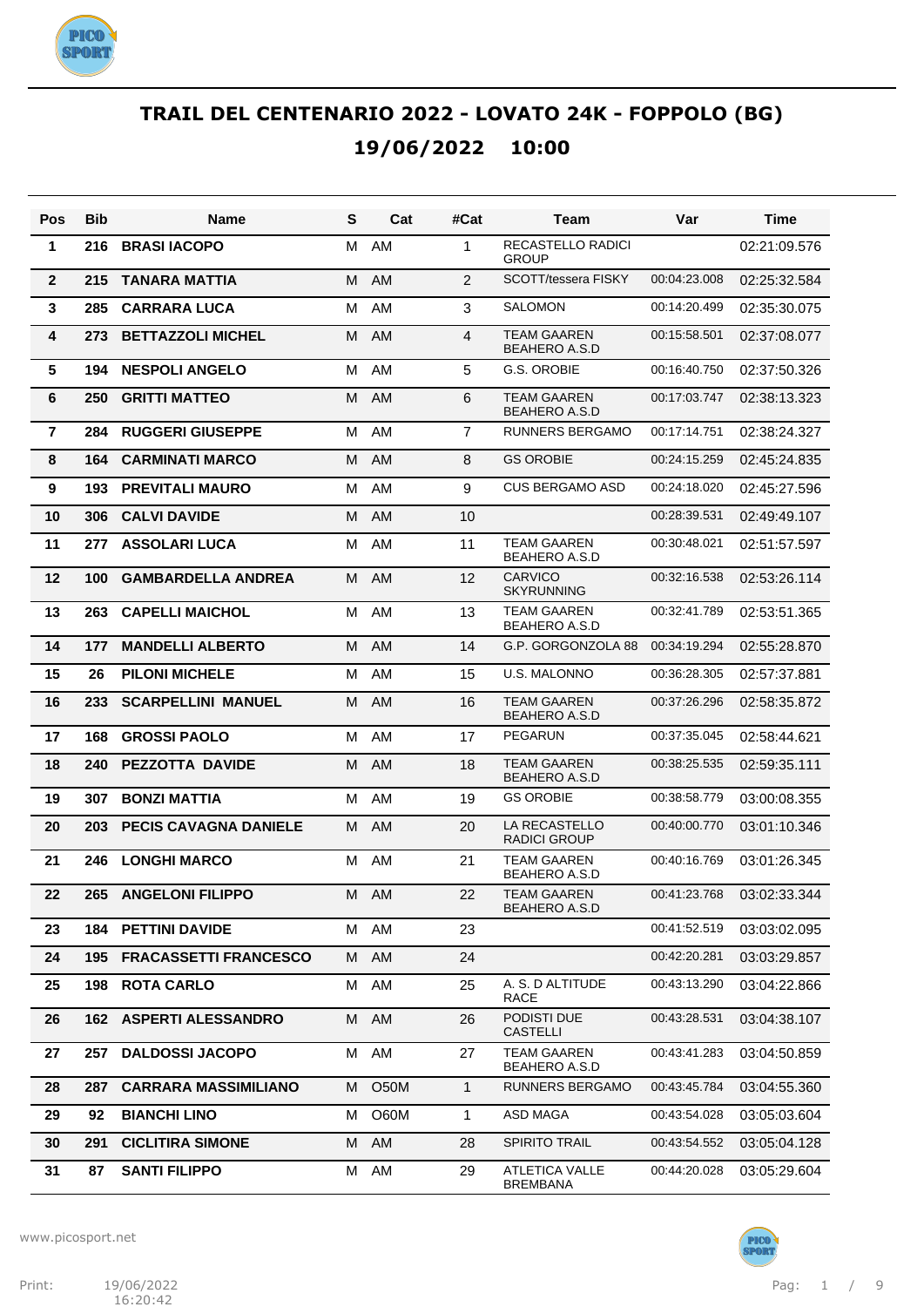

| Pos | <b>Bib</b> | Name                                        | S  | Cat               | #Cat           | Team                                       | Var          | Time         |
|-----|------------|---------------------------------------------|----|-------------------|----------------|--------------------------------------------|--------------|--------------|
| 32  | 207        | <b>DALL ARA DAVIDE</b>                      | M  | <b>AM</b>         | 30             | <b>LIBERO</b>                              | 00:48:48.274 | 03:09:57.850 |
| 33  | 109        | <b>CENTURELLI MATTEO</b>                    | м  | AM                | 31             | <b>RUNNERS BERGAMO</b>                     | 00:51:22.285 | 03:12:31.861 |
| 34  | 205        | <b>CURNIS ROBERTO</b>                       | M  | <b>AM</b>         | 32             | <b>FREE BIKE</b>                           | 00:52:17.030 | 03:13:26.606 |
| 35  | 204        | <b>CURNIS FRANCESCO</b>                     | м  | O60M              | $\overline{2}$ | <b>ELLEERRE</b>                            | 00:52:17.283 | 03:13:26.859 |
| 36  | 272        | <b>BIAVA ALESSIO</b>                        | M  | AM                | 33             | <b>TEAM GAAREN</b><br><b>BEAHERO A.S.D</b> | 00:52:38.523 | 03:13:48.099 |
| 37  | 94         | <b>TIRABOSCHI CAROLINA</b>                  | F. | O <sub>50</sub> F | $\mathbf{1}$   | <b>GS OROBIE</b>                           | 00:52:50.777 | 03:14:00.353 |
| 38  | 268        | <b>BONOMI MAURIZIO</b>                      | м  | AM                | 34             | TEAM GAAREN<br><b>BEAHERO A.S.D</b>        | 00:54:05.034 | 03:15:14.610 |
| 39  | 278        | <b>COFFETTI MARCO</b>                       | М  | AM                | 35             | <b>RUNNERS BERGAMO</b>                     | 00:54:06.795 | 03:15:16.371 |
| 40  | 206        | <b>PULCINI PAOLO</b>                        | M  | AM                | 36             | <b>LIBERO</b>                              | 00:54:08.785 | 03:15:18.361 |
| 41  | 21         | <b>FALGARI ERIK</b>                         | м  | AM                | 37             | ATLETIC MARATHON<br><b>ALMENNO</b>         | 00:54:49.048 | 03:15:58.624 |
| 42  | 196        | <b>REGAZZONI MICHAEL</b>                    | M  | AM                | 38             | $\blacksquare$                             | 00:55:16.036 | 03:16:25.612 |
| 43  | 264        | <b>ALGERI OMAR</b>                          | М  | AM                | 39             | <b>TEAM GAAREN</b><br><b>BEAHERO A.S.D</b> | 00:55:21.671 | 03:16:31.247 |
| 44  | 191        | <b>VIGANO' MARTA</b>                        | F  | AF                | $\mathbf{1}$   | RUNAWAY MILANO<br>ASD                      | 00:56:08.786 | 03:17:18.362 |
| 45  | 208        | <b>BOMBELLI MAURO</b>                       | м  | AM                | 40             | <b>RECASTELLO RADICI</b><br><b>GROUP</b>   | 00:58:18.294 | 03:19:27.870 |
| 46  | 103        | <b>MORGANTI PATRIC</b>                      | M  | AM                | 41             |                                            | 00:58:44.038 | 03:19:53.614 |
| 47  | 165        | <b>BRIGNOLI SANDRO</b>                      | М  | AM                | 42             | <b>ASD ELLEERRE</b>                        | 00:59:32.278 | 03:20:41.854 |
| 48  | 310        | <b>CUCCHI EDOARDO</b>                       | M  | AM                | 43             | <b>TEAM GAAREN</b><br><b>BEAHERO A.S.D</b> | 00:59:42.791 | 03:20:52.367 |
| 49  | 25         | <b>BERERA CHIARA</b>                        | F  | AF                | $\overline{2}$ | <b>GRUPPO ALPINISTICO</b><br>PRESOLANA     | 01:00:04.531 | 03:21:14.107 |
| 50  | 225        | <b>BRIOSCHI ALESSANDRO</b>                  | M  | AM                | 44             | <b>CANTO DI CORSA</b>                      | 01:00:05.782 | 03:21:15.358 |
| 51  | 213        | <b>PASSERA PAOLO</b>                        | м  | AM                | 45             | <b>RUNNERS BERGAMO</b>                     | 01:01:28.534 | 03:22:38.110 |
| 52  | 163        | <b>MAZZOCCHI VITTORIO</b>                   | М  | <b>AM</b>         | 46             | <b>MOUNTAIN AND</b><br><b>FITNESS ASD</b>  | 01:01:44.289 | 03:22:53.865 |
| 53  | 270        | <b>BIAVA EMANUELE</b>                       | М  | AM                | 47             | <b>TEAM GAAREN</b><br><b>BEAHERO A.S.D</b> | 01:02:38.803 | 03:23:48.379 |
| 54  | 301        | <b>BIAVA ARONNE</b>                         |    | M AM              | 48             | ATLETICA CRAL<br><b>BANCO POPOLARE</b>     | 01:03:19.044 | 03:24:28.620 |
| 55  | 232        | <b>VESCOVI CRISTIANO</b>                    | м  | O <sub>5</sub> 0M | $\overline{2}$ | TEAM GAAREN<br><b>BEAHERO A.S.D</b>        | 01:03:20.044 | 03:24:29.620 |
| 56  | 187        | <b>ROSSI MANUEL</b>                         | М  | AM                | 49             |                                            | 01:03:25.304 | 03:24:34.880 |
| 57  | 300        | <b>DONEDA MAURO</b>                         | м  | O50M              | 3              | CASTEL ROZZONE                             | 01:03:28.544 | 03:24:38.120 |
| 58  | 106        | <b>BETTINELLI PAOLO</b>                     | M  | AM                | 50             | RUNNERS BERGAMO                            | 01:05:10.555 | 03:26:20.131 |
| 59  | 221        | <b>NAVA ARTURO</b>                          | м  | O50M              | 4              | ---------                                  | 01:05:11.070 | 03:26:20.646 |
| 60  | 1          | <b>CACCIAVILLANI</b><br><b>MASSIMILIANO</b> | M  | <b>O50M</b>       | 5              | RUNNERS BERGAMO                            | 01:06:11.823 | 03:27:21.399 |
| 61  | 140        | <b>ZANNI MARCELLO</b>                       | м  | AM                | 51             | <b>GAN NEMBRO</b>                          | 01:07:18.049 | 03:28:27.625 |
| 62  | 217        | <b>FENILI MICHELE</b>                       | M  | AM                | 52             |                                            | 01:08:00.549 | 03:29:10.125 |
| 63  | 267        | <b>BORONI SILVIA</b>                        | F  | AF                | 3              | <b>TEAM GAAREN</b><br><b>BEAHERO A.S.D</b> | 01:08:06.811 | 03:29:16.387 |



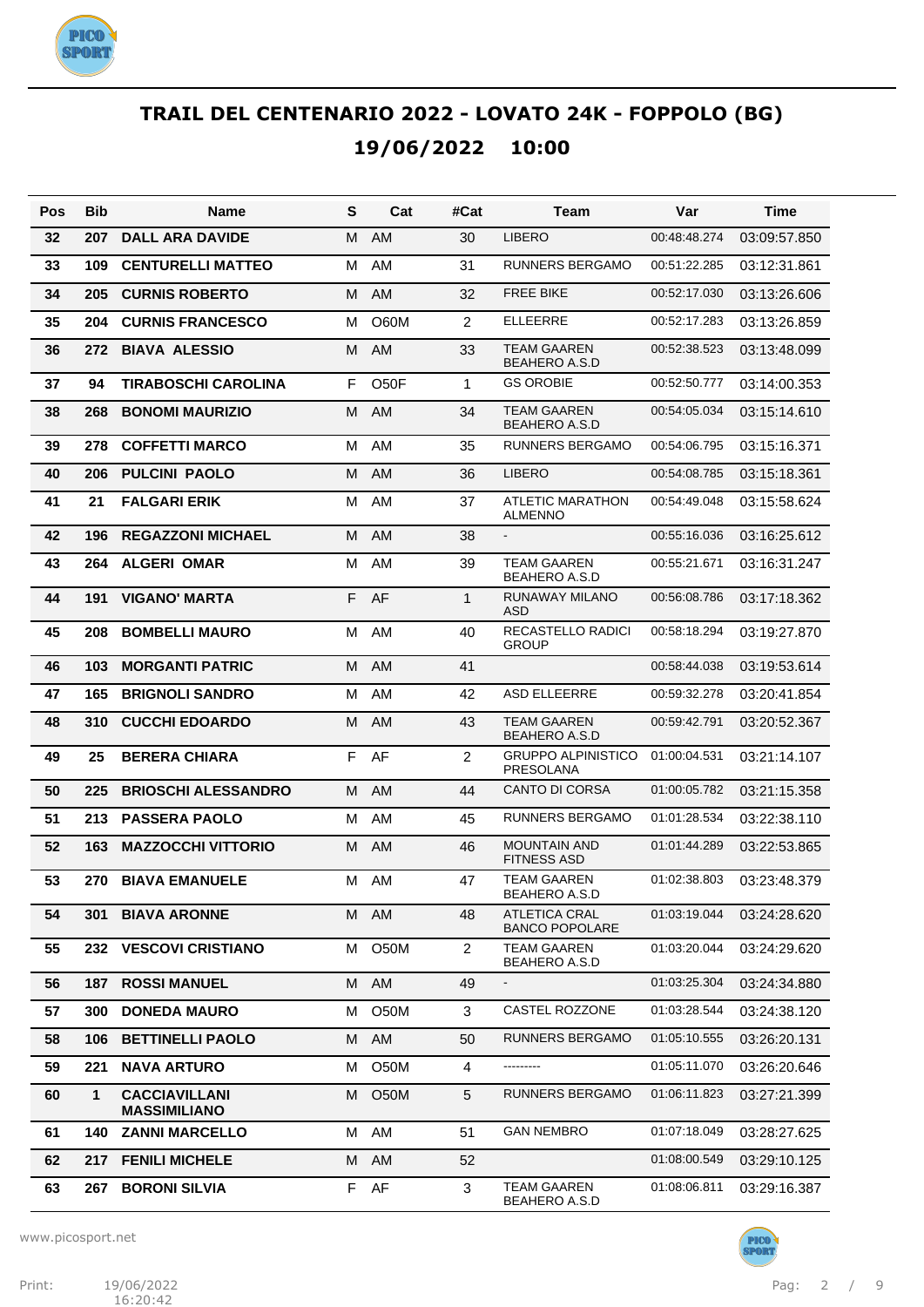

| Pos | <b>Bib</b> | Name                        | S | Cat               | #Cat           | Team                                       | Var          | Time                        |
|-----|------------|-----------------------------|---|-------------------|----------------|--------------------------------------------|--------------|-----------------------------|
| 64  | 252        | <b>GHERARDI UGO</b>         | м | O <sub>5</sub> 0M | 6              | <b>TEAM GAAREN</b><br><b>BEAHERO A.S.D</b> | 01:08:07.802 | 03:29:17.378                |
| 65  | 238        | <b>PROBO ALFREDO</b>        | м | AM                | 53             | TEAM GAAREN<br>BEAHERO A.S.D               | 01:08:15.305 | 03:29:24.881                |
| 66  | 292        | <b>BELOTTI CLAUDIO</b>      | м | AM                | 54             | <b>GS OROBIE</b>                           | 01:08:29.056 | 03:29:38.632                |
| 67  | 9          | <b>QUARTA WALTER</b>        | м | <b>O50M</b>       | $\overline{7}$ | <b>CUS BERGAMO ASD</b>                     | 01:08:59.562 | 03:30:09.138                |
| 68  | 271        | <b>BIAVA MARCO</b>          | м | AM                | 55             | TEAM GAAREN<br><b>BEAHERO A.S.D</b>        | 01:09:03.573 | 03:30:13.149                |
| 69  | 133        | <b>ACQUATI DAVIDE</b>       | м | <b>O50M</b>       | 8              | <b>GSA SOVERE</b>                          | 01:09:43.073 | 03:30:52.649                |
| 70  | 60         | <b>SALA IVAN MANUEL</b>     | м | AM                | 56             | <b>AVIS TREVIGLIO</b>                      | 01:09:51.315 | 03:31:00.891                |
| 71  | 222        | <b>BELLOCCHIO FRANCESCO</b> | м | AM                | 57             |                                            | 01:11:23.322 | 03:32:32.898                |
| 72  | 124        | <b>MILESI EMANUELE</b>      | м | AM                | 58             | <b>RUNNERS BERGAMO</b>                     | 01:11:30.085 | 03:32:39.661                |
| 73  | 147        | <b>PASSONI LUCA</b>         | м | AM                | 59             | <b>MASTRO TORTELLO</b>                     | 01:13:34.803 | 03:34:44.379                |
| 74  | 148        | <b>CARMINATI MIRKO</b>      | м | AM                | 60             | <b>CANTO DI CORSA</b>                      | 01:14:14.054 | 03:35:23.630                |
| 75  | 253        | <b>GAGGIOTTI MARCO</b>      | м | AM                | 61             | <b>TEAM GAAREN</b><br><b>BEAHERO A.S.D</b> | 01:14:15.315 | 03:35:24.891                |
| 76  | 259        | <b>CUCCHI EMANUELE</b>      | м | <b>O50M</b>       | 9              | <b>TEAM GAAREN</b><br><b>BEAHERO A.S.D</b> | 01:14:15.564 | 03:35:25.140                |
| 77  | 151        | <b>GOTTI ALBERTO</b>        | м | AM                | 62             |                                            | 01:15:25.810 | 03:36:35.386                |
| 78  | 64         | <b>MAPELLI OSCAR</b>        | м | <b>O50M</b>       | 10             | <b>CARVICO</b><br><b>SKYRUNNING</b>        | 01:15:48.555 | 03:36:58.131                |
| 79  | 288        | <b>MIRABELLA PASQUALE</b>   | м | AM                | 63             | <b>RUNNERS BERGAMO</b>                     | 01:15:55.314 | 03:37:04.890                |
| 80  | 160        | <b>DONADONI MARCELLO</b>    | м | AM                | 64             | PODISTI DUE<br><b>CASTELLI</b>             | 01:16:15.820 | 03:37:25.396                |
| 81  | 47         | <b>SCOTTI MAURO</b>         | M | AM                | 65             | G.P. ARCENE                                | 01:16:25.572 | 03:37:35.148                |
| 82  | 69         | <b>POZZI BARBARA</b>        | F | AF                | 4              | <b>ATLETICA PRESEZZO</b>                   | 01:16:43.816 | 03:37:53.392                |
| 83  | 52         | <b>MAZZA MATTEO</b>         | M | AM                | 66             | <b>GEAS ATLETICA</b>                       | 01:17:31.333 | 03:38:40.909                |
| 84  | 145        | <b>LAZZARONI LUCA</b>       | м | O <sub>5</sub> 0M | 11             |                                            | 01:18:16.326 | 03:39:25.902                |
| 85  | 201        | <b>MAZZOLENI MICHAEL</b>    | М | AM                | 67             |                                            | 01:18:21.076 | 03:39:30.652                |
| 86  | 12         | <b>BRISSONI GIOVANNI</b>    |   | M O50M            | 12             | <b>ATLETICA VALLE</b><br><b>BREMBANA</b>   |              | 01:19:01.827   03:40:11.403 |
| 87  | 197        | <b>EPIS AGOSTINO</b>        | м | O50M              | 13             | CARVICO<br><b>SKYRUNNING</b>               | 01:19:06.318 | 03:40:15.894                |
| 88  | 122        | <b>MAVER NICHOLAS</b>       | м | AM                | 68             | RUNNERS BERGAMO                            | 01:19:24.070 | 03:40:33.646                |
| 89  | 234        | <b>SALA ELEONORA</b>        |   | F AF              | 5              | <b>TEAM GAAREN</b><br><b>BEAHERO A.S.D</b> | 01:20:30.825 | 03:41:40.401                |
| 90  | 158        | <b>CORNA NEVIO</b>          | М | AM                | 69             | PODISTI DUE<br><b>CASTELLI</b>             | 01:21:12.573 | 03:42:22.149                |
| 91  | 304        | <b>RIVA ANDREA</b>          | м | AM                | 70             | ALS CREMELLA                               | 01:21:46.840 | 03:42:56.416                |
| 92  | 150        | <b>MINESSI PAOLO</b>        | М | AM                | 71             |                                            | 01:22:40.333 | 03:43:49.909                |
| 93  | 192        | <b>ACETI PAOLO</b>          | м | O50M              | 14             | PODISTI DUE<br><b>CASTELLI</b>             | 01:23:07.335 | 03:44:16.911                |
| 94  | 293        | <b>PLEBANI DOMENICO</b>     | м | O60M              | 3              |                                            | 01:23:51.584 | 03:45:01.160                |
| 95  | 295        | <b>PERSICO FRANCESCO</b>    | м | AM                | 72             |                                            | 01:24:15.337 | 03:45:24.913                |

www.picosport.net



**PICO<sup>.</sup>**<br>SPORT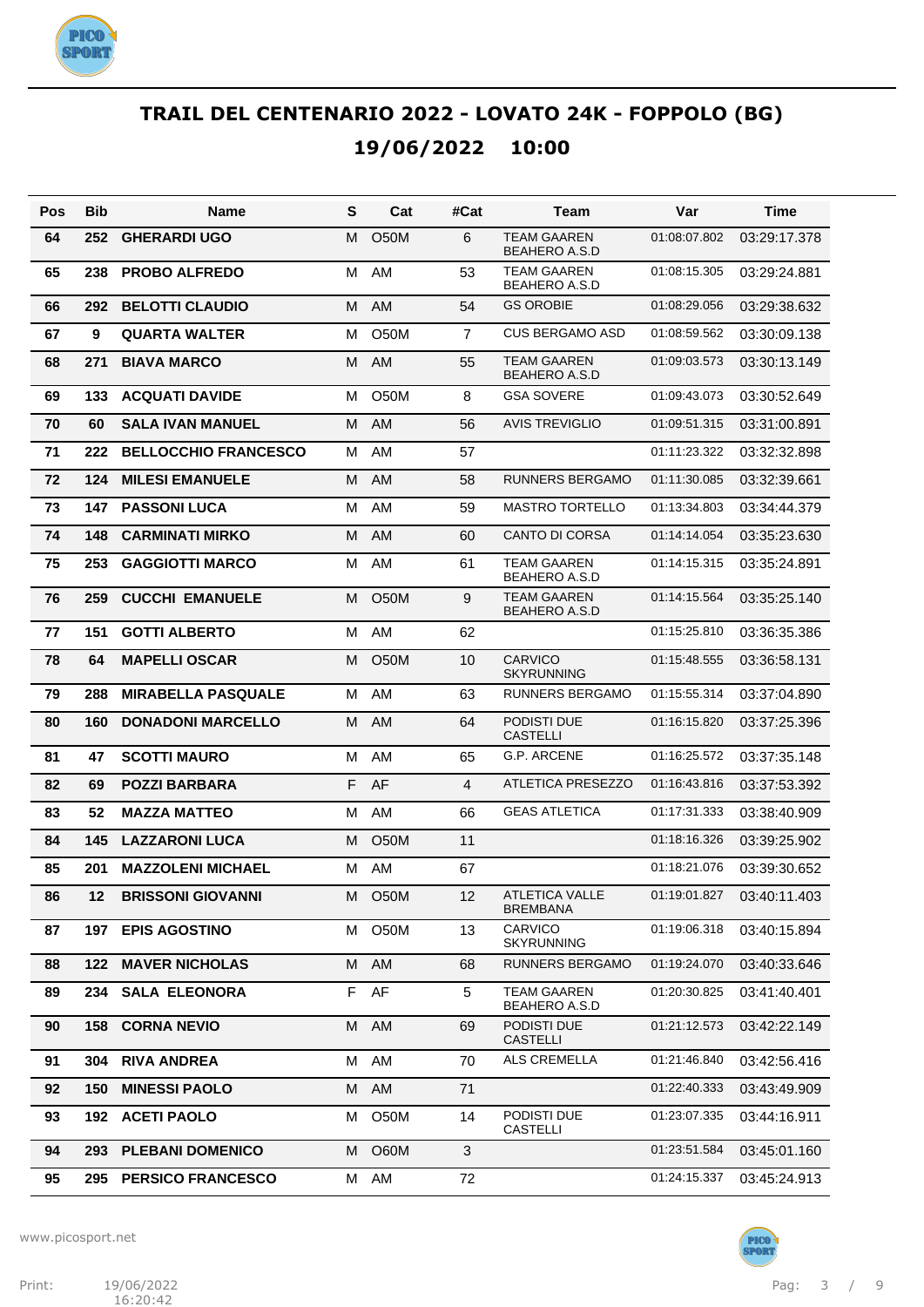

| Pos | Bib | Name                     | S | Cat               | #Cat           | Team                                       | Var          | Time         |
|-----|-----|--------------------------|---|-------------------|----------------|--------------------------------------------|--------------|--------------|
| 96  | 171 | <b>VICINI ALESSANDRO</b> | M | AM                | 73             | <b>ATLETICA VILLONGO</b>                   | 01:24:28.349 | 03:45:37.925 |
| 97  | 61  | PIROVANO VALENTINA       | F | AF                | 6              | <b>AVIS TREVIGLIO</b>                      | 01:25:12.089 | 03:46:21.665 |
| 98  | 309 | <b>MATTUTZU DANIELE</b>  | м | AM                | 74             | I FADANA'                                  | 01:26:35.087 | 03:47:44.663 |
| 99  | 55  | <b>BERTOLOTTI ANDREA</b> | M | AM                | 75             |                                            | 01:26:48.590 | 03:47:58.166 |
| 100 | 70  | <b>EPIS MANUEL</b>       | M | AM                | 76             | <b>GS OREZZO</b>                           | 01:27:33.103 | 03:48:42.679 |
| 101 | 125 | NOZZA MAURILIO GIOVANNI  | м | O50M              | 15             | <b>RUNNERS BERGAMO</b>                     | 01:28:11.361 | 03:49:20.937 |
| 102 | 41  | <b>MOLOGNI MIRKO</b>     | M | <b>AM</b>         | 77             | PODISTI DUE<br>CASTELLI                    | 01:28:11.604 | 03:49:21.180 |
| 103 | 113 | <b>GIORDANO STEFANO</b>  | M | AM                | 78             | <b>RUNNERS BERGAMO</b>                     | 01:28:26.101 | 03:49:35.677 |
| 104 | 229 | <b>VIGANO' ANDREA</b>    | м | AM                | 79             | <b>TEAM GAAREN</b><br><b>BEAHERO A.S.D</b> | 01:28:38.602 | 03:49:48.178 |
| 105 | 276 | <b>BARONI DANIELE</b>    | м | AM                | 80             | <b>TEAM GAAREN</b><br><b>BEAHERO A.S.D</b> | 01:28:39.110 | 03:49:48.686 |
| 106 | 199 | <b>CALVETTI LUCIANO</b>  | M | AM                | 81             | <b>U.S. MALONNO</b>                        | 01:28:39.352 | 03:49:48.928 |
| 107 | 174 | <b>PEZZOTTA MATTEO</b>   | M | AM                | 82             | <b>TEAM</b><br>GAAREN#BEAHERO              | 01:28:39.611 | 03:49:49.187 |
| 108 | 242 | <b>MAZZOLENI THOMAS</b>  | М | AM                | 83             | <b>TEAM GAAREN</b><br><b>BEAHERO A.S.D</b> | 01:28:40.163 | 03:49:49.739 |
| 109 | 298 | <b>CAPELLI IVAN</b>      | м | O50M              | 16             | <b>LIBERO</b>                              | 01:30:00.866 | 03:51:10.442 |
| 110 | 142 | <b>ZAFFIRI LEONARDO</b>  | м | O <sub>5</sub> 0M | 17             |                                            | 01:32:35.119 | 03:53:44.695 |
| 111 | 27  | <b>MIDALI FAUSTO</b>     | м | O60M              | 4              |                                            | 01:33:10.371 | 03:54:19.947 |
| 112 | 114 | <b>LEPORINI MARCO</b>    | м | O <sub>5</sub> 0M | 18             | <b>RUNNERS BERGAMO</b>                     | 01:33:14.361 | 03:54:23.937 |
| 113 | 302 | <b>VIGANO' FABIO</b>     | м | O60M              | 5              | I BOCIA VERANO                             | 01:33:22.362 | 03:54:31.938 |
| 114 | 138 | <b>WATZKE UMBERTO</b>    | м | O <sub>5</sub> 0M | 19             | <b>RUNNERS BERGAMO</b>                     | 01:34:12.873 | 03:55:22.449 |
| 115 | 102 | <b>TEDOLDI MAURO</b>     | м | AM                | 84             | <b>CAMISANO RUNNING</b>                    | 01:35:07.854 | 03:56:17.430 |
| 116 | 173 | <b>FRAVOLA CRISTIAN</b>  | м | AM                | 85             | <b>SILTRO GANG</b>                         | 01:35:21.865 | 03:56:31.441 |
| 117 | 183 | <b>PIEVANI NICOLA</b>    | м | AM                | 86             | <b>GAN NEMBRO</b>                          | 01:35:29.606 | 03:56:39.182 |
| 118 | 89  | <b>REGAZZETTI PAOLO</b>  | м | AM                | 87             | <b>CAMISANO RUNNING</b>                    | 01:35:39.604 | 03:56:49.180 |
| 119 | 121 | <b>MAURI GIUSEPPE</b>    |   | M AM              | 88             | RUNNERS BERGAMO                            | 01:35:46.855 | 03:56:56.431 |
| 120 | 63  | <b>BENICCHIO MAURO</b>   | М | AM                | 89             | <b>CARVICO</b><br><b>SKYRUNNING</b>        | 01:36:14.359 | 03:57:23.935 |
| 121 | 15  | <b>GHISLENI PAOLO</b>    | м | AM                | 90             | CARVICO<br><b>SKYRUNNNING</b>              | 01:36:14.367 | 03:57:23.943 |
| 122 | 112 | <b>GAMBIRASIO DAVIDE</b> |   | M AM              | 91             | RUNNERS BERGAMO                            | 01:36:45.106 | 03:57:54.682 |
| 123 | 244 | <b>DISARO ROBERTO</b>    | м | AM                | 92             | <b>ATLETICA MEDA</b>                       | 01:38:03.609 | 03:59:13.185 |
| 124 | 120 | <b>MARIANI ARIANNA</b>   |   | F AF              | $\overline{7}$ | <b>RUNNERS BERGAMO</b>                     | 01:38:17.101 | 03:59:26.677 |
| 125 | 228 | <b>ZANCHI CRISTIANO</b>  | м | O50M              | 20             | <b>TEAM GAAREN</b><br><b>BEAHERO A.S.D</b> | 01:38:18.601 | 03:59:28.177 |
| 126 | 280 | <b>ARRIGONI SIMONE</b>   |   | M AM              | 93             | <b>GS OROBIE</b>                           | 01:39:49.624 | 04:00:59.200 |
| 127 | 261 | <b>COMI RAFFAELE</b>     | м | AM                | 94             | <b>TEAM GAAREN</b><br>BEAHERO A.S.D        | 01:41:03.369 | 04:02:12.945 |
| 128 | 241 | <b>PEZZOLI ANDREA</b>    | М | AM                | 95             | <b>TEAM GAAREN</b><br>BEAHERO A.S.D        | 01:41:04.382 | 04:02:13.958 |

www.picosport.net

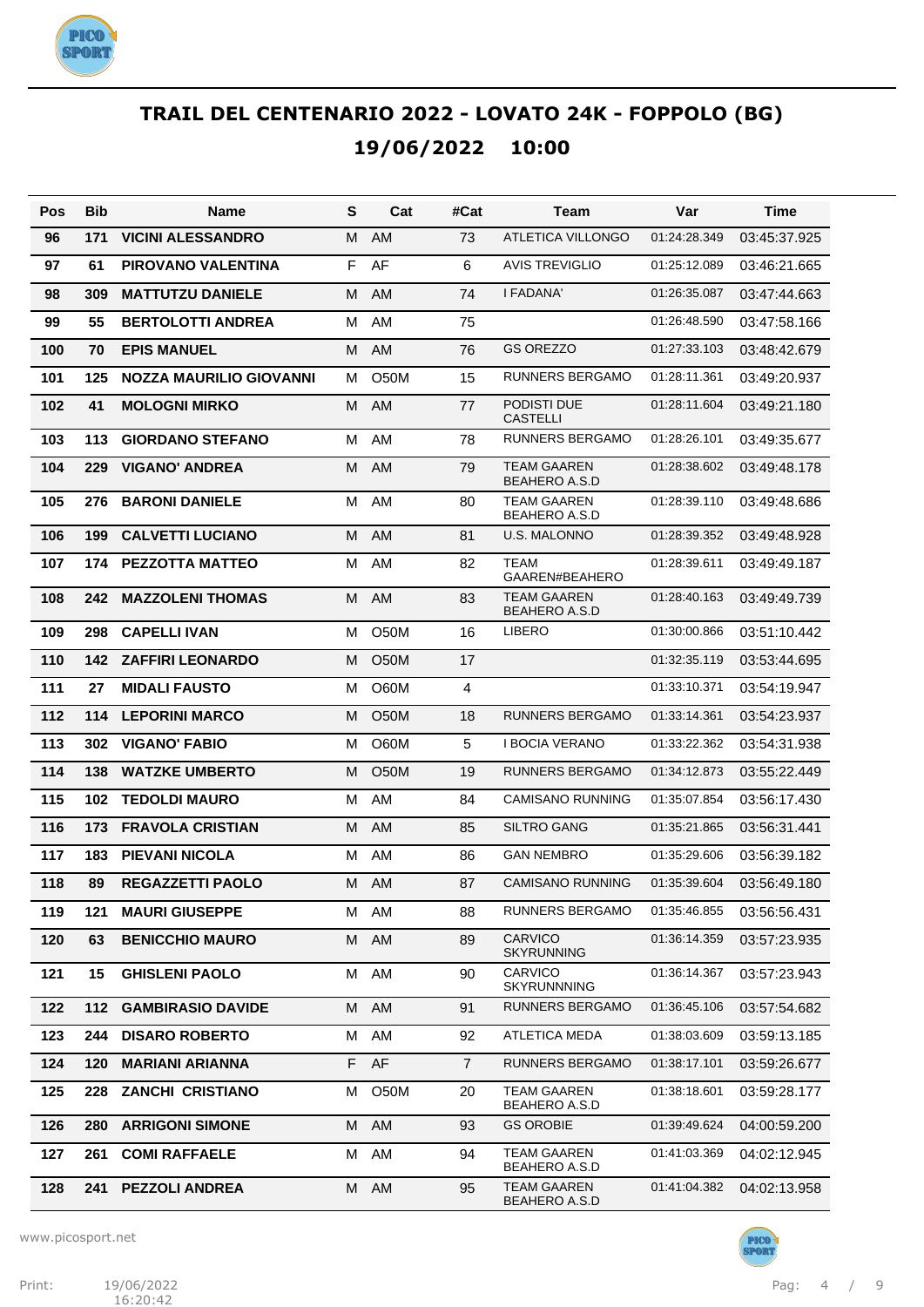

| Pos | <b>Bib</b> | Name                                       | S | Cat               | #Cat           | Team                                       | Var          | Time         |
|-----|------------|--------------------------------------------|---|-------------------|----------------|--------------------------------------------|--------------|--------------|
| 129 | 44         | <b>LOCATELLI ANDREA</b>                    | м | AM                | 96             | <b>LIBERO</b>                              | 01:42:19.637 | 04:03:29.213 |
| 130 | 43         | <b>MILESI ALBERTO</b>                      | м | <b>O50M</b>       | 21             | <b>LIBERO</b>                              | 01:42:20.634 | 04:03:30.210 |
| 131 | 176        | <b>PIAZZALUNGA ANDREA</b>                  | м | <b>O50M</b>       | 22             | <b>RUNNERS BERGAMO</b>                     | 01:42:55.878 | 04:04:05.454 |
| 132 | 116        | <b>LOCATELLI PAOLO</b>                     | M | AM                | 97             | <b>RUNNERS BERGAMO</b>                     | 01:43:52.878 | 04:05:02.454 |
| 133 | 297        | <b>PIAZZA FEDERICO</b>                     | M | AM                | 98             |                                            | 01:43:53.374 | 04:05:02.950 |
| 134 | 303        | <b>BIANCHI STEFANO</b>                     | м | AM                | 99             |                                            | 01:43:53.620 | 04:05:03.196 |
| 135 | 62         | <b>PIROVANO ALESSANDRO</b>                 | м | AM                | 100            | <b>AVIS TREVIGLIO</b>                      | 01:44:06.869 | 04:05:16.445 |
| 136 | 144        | <b>LOCATELLI MICHELE ORIELE</b>            | м | O <sub>5</sub> 0M | 23             | <b>CARVICO</b><br><b>SKYRUNNING</b>        | 01:44:31.130 | 04:05:40.706 |
| 137 | 154        | <b>CORNEO ANNAMARIA</b>                    | F | O <sub>50</sub> F | 2              | <b>RUNCARD</b>                             | 01:44:31.880 | 04:05:41.456 |
| 138 | 14         | <b>PELIZZOLI GUIDO</b>                     | м | AM                | 101            | <b>ASD ATLETICA</b><br><b>STEZZANO</b>     | 01:45:00.372 | 04:06:09.948 |
| 139 | 74         | <b>BONZI ROBERTO</b>                       | м | <b>O50M</b>       | 24             | <b>GS OREZZO</b>                           | 01:45:23.622 | 04:06:33.198 |
| 140 | 107        | <b>GARIBOLDI ERMENEGILDO</b>               | м | <b>O60M</b>       | 6              | <b>LIBERO</b>                              | 01:45:32.870 | 04:06:42.446 |
| 141 | 202        | <b>LOCATELLI PAOLO</b>                     | М | AM                | 102            | <b>LIBERO</b>                              | 01:45:33.626 | 04:06:43.202 |
| 142 | 153        | <b>ROTA DANIELE</b>                        | м | <b>O50M</b>       | 25             | <b>ATLETICA PRESEZZO</b>                   | 01:46:53.124 | 04:08:02.700 |
| 143 | 136        | <b>TOMASI MARIO</b>                        | м | O60M              | $\overline{7}$ | <b>RUNNERS BERGAMO</b>                     | 01:47:42.126 | 04:08:51.702 |
| 144 | 33         | <b>CUCCHI SERGIO</b>                       | м | O <sub>5</sub> 0M | 26             | <b>ONDAVERDE</b><br><b>ATHLETIC TEAM</b>   | 01:48:14.129 | 04:09:23.705 |
| 145 | 132        | <b>RIZZI ORNELLA</b>                       | F | O <sub>5</sub> OF | 3              | <b>RUNNERS BERGAMO</b>                     | 01:49:02.638 | 04:10:12.214 |
| 146 | 290        | <b>AFFINITO GIOVANNI</b>                   | м | AM                | 103            | <b>TEAM GAAREN</b><br><b>BEAHERO A.S.D</b> | 01:49:33.628 | 04:10:43.204 |
| 147 | 220        | <b>PRIORI MARCO</b>                        | м | O <sub>5</sub> 0M | 27             |                                            | 01:49:54.627 | 04:11:04.203 |
| 148 | 235        | <b>SACCOMANDI DANIELE</b>                  | м | AM                | 104            | <b>TEAM GAAREN</b><br><b>BEAHERO A.S.D</b> | 01:50:52.355 | 04:12:01.931 |
| 149 | 226        | <b>ZUCCHINALI ALES</b>                     | м | AM                | 105            | <b>TEAM GAAREN</b><br><b>BEAHERO A.S.D</b> | 01:50:53.118 | 04:12:02.694 |
| 150 | 95         | <b>GAMBARO LORENA</b>                      | F | AF                | 8              | <b>ATLETICA PRESEZZO</b>                   | 01:51:12.175 | 04:12:21.751 |
| 151 | 13         | <b>SANA LAURA</b>                          | F | AF                | 9              | ATLETICA STEZZANO                          | 01:51:38.096 | 04:12:47.672 |
| 152 | 66         | <b>BRESCIANI TOMMASO</b>                   |   | M AM              | 106            | <b>NESSUNA</b>                             | 01:51:40.343 | 04:12:49.919 |
| 153 | 101        | <b>BELOTTI ANDREA</b>                      | м | AM                | 107            | <b>CARVICO</b><br><b>SKYRUNNING</b>        | 01:51:59.336 | 04:13:08.912 |
| 154 | 219        | <b>BONOMI DAVIDE</b>                       | м | AM                | 108            | <b>LIBERO</b>                              | 01:52:04.086 | 04:13:13.662 |
| 155 | 169        | <b>CARRARA MARCELLO</b>                    | м | O <sub>5</sub> 0M | 28             | LIBERO                                     | 01:53:31.073 | 04:14:40.649 |
| 156 | 157        | <b>BELLINO ALBERTO</b>                     | м | AM                | 109            | PODISTI DUE<br><b>CASTELLI</b>             | 01:53:49.823 | 04:14:59.399 |
| 157 | 126        | <b>OLIVA MASSIMO</b>                       | м | O50M              | 29             | RUNNERS BERGAMO                            | 01:54:15.812 | 04:15:25.388 |
| 158 | 76         | <b>OSIO ROBERTO</b>                        |   | M AM              | 110            | CASTEL ROZZONE                             | 01:54:16.577 | 04:15:26.153 |
| 159 | 231        | <b>VIEL ALBERTO</b>                        | м | AM                | 111            | TEAM GAAREN<br>BEAHERO A.S.D               | 01:54:17.312 | 04:15:26.888 |
| 160 | 178        | <b>DELLA TORRE GIAN</b><br><b>GABRIELE</b> | М | AM                | 112            | RUNNERS BERGAMO                            | 01:54:26.814 | 04:15:36.390 |
| 161 | 84         | <b>SAVOLDI MASSIMO</b>                     | М | O50M              | 30             | LIBERO                                     | 01:54:47.570 | 04:15:57.146 |

www.picosport.net



**PICO PORT**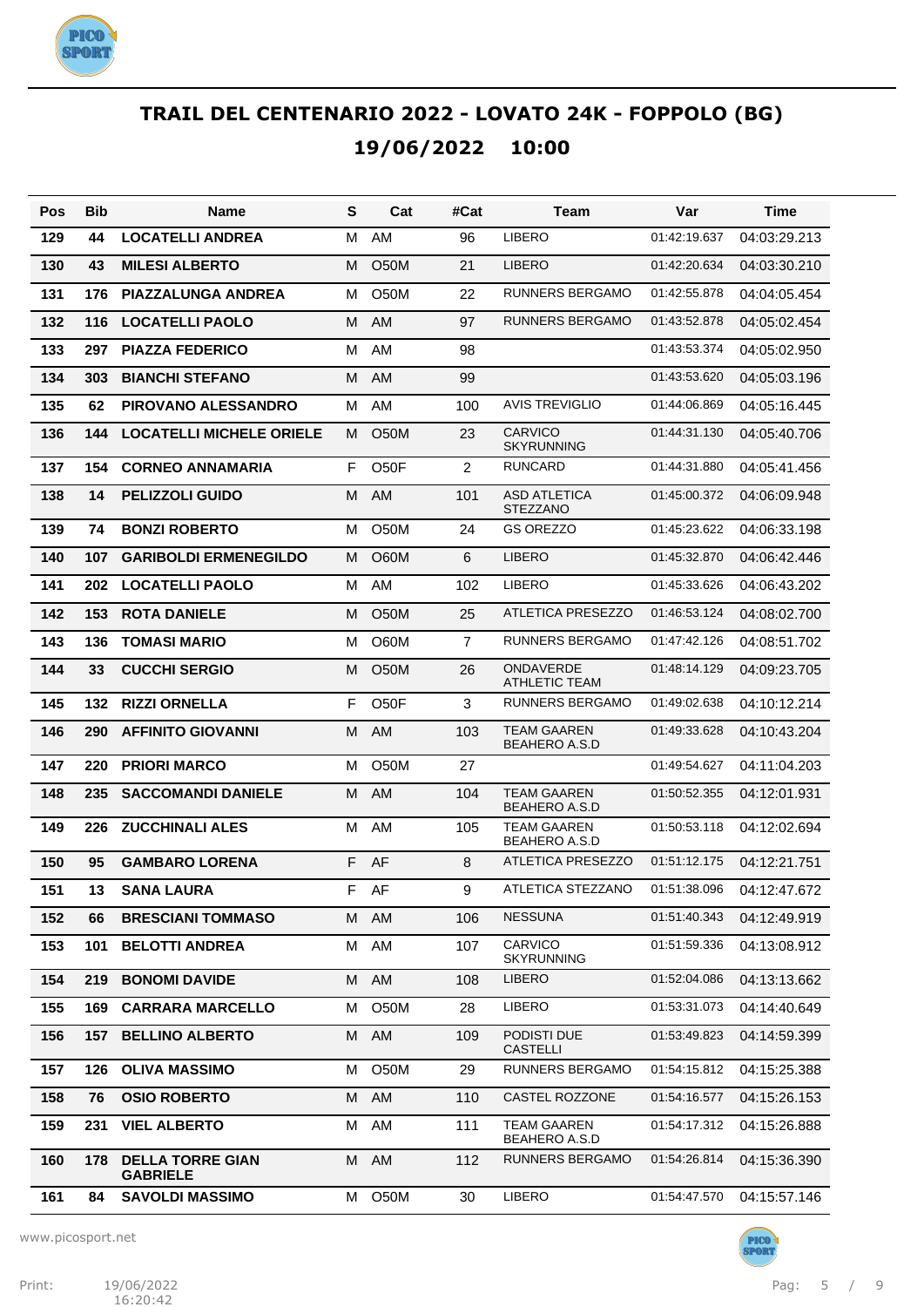

| Pos | <b>Bib</b> | Name                       | S | Cat               | #Cat | Team                                       | Var          | Time         |
|-----|------------|----------------------------|---|-------------------|------|--------------------------------------------|--------------|--------------|
| 162 | 305        | <b>PARRAVICINI ROBERTO</b> | м | <b>O60M</b>       | 8    | <b>I BOCIA - VERANO</b><br><b>BRIANZA</b>  | 01:55:23.078 | 04:16:32.654 |
| 163 | 275        | <b>BENI IRENE</b>          | F | AF                | 10   | TEAM GAAREN<br><b>BEAHERO A.S.D</b>        | 01:55:31.079 | 04:16:40.655 |
| 164 | 35         | <b>PELLEGRINI MICHELE</b>  | M | AM                | 113  |                                            | 01:58:35.082 | 04:19:44.658 |
| 165 | 258        | <b>BRIGNOLI CRISTIANO</b>  | м | AM                | 114  | TEAM GAAREN<br><b>BEAHERO A.S.D</b>        | 01:58:38.333 | 04:19:47.909 |
| 166 | 32         | <b>BELOTTI MAURO</b>       | м | <b>AM</b>         | 115  |                                            | 01:58:40.334 | 04:19:49.910 |
| 167 | 4          | <b>AMBROSIONI LUCA</b>     | M | AM                | 116  |                                            | 01:58:44.836 | 04:19:54.412 |
| 168 | 23         | <b>ZAMBELLI SIMONE</b>     | M | <b>AM</b>         | 117  |                                            | 01:58:44.840 | 04:19:54.416 |
| 169 | 29         | <b>ROTA MARCO</b>          | М | AM                | 118  | <b>ATLETICA PRESEZZO</b>                   | 01:59:05.842 | 04:20:15.418 |
| 170 | 249        | <b>GUSMINI MARTA</b>       | F | AF                | 11   | <b>TEAM GAAREN</b><br><b>BEAHERO A.S.D</b> | 01:59:39.590 | 04:20:49.166 |
| 171 | 266        | <b>BOSATELLI SARA</b>      | F | AF                | 12   | TEAM GAAREN<br>BEAHERO A.S.D               | 01:59:39.841 | 04:20:49.417 |
| 172 | 72         | <b>SCABINI MARCO</b>       | м | <b>O50M</b>       | 31   | ATLETICA PAVESE                            | 01:59:42.842 | 04:20:52.418 |
| 173 | 181        | <b>FERRI FABIO</b>         | м | AM                | 119  | <b>RUNNERS BERGAMO</b>                     | 01:59:47.855 | 04:20:57.431 |
| 174 | 90         | <b>POMA PIERO</b>          | м | <b>O50M</b>       | 32   | <b>E ROCK TEAM</b>                         | 01:59:52.846 | 04:21:02.422 |
| 175 | 247        | <b>LIOCE BEATRICE</b>      | F | AF                | 13   | TEAM GAAREN<br><b>BEAHERO A.S.D</b>        | 02:01:02.862 | 04:22:12.438 |
| 176 | 24         | <b>INDUNI LUCA</b>         | M | <b>AM</b>         | 120  |                                            | 02:01:09.606 | 04:22:19.182 |
| 177 | 274        | <b>BERTOCCHI EMILIO</b>    | M | AM                | 121  | <b>TEAM GAAREN</b><br><b>BEAHERO A.S.D</b> | 02:01:28.111 | 04:22:37.687 |
| 178 | 46         | <b>SCOTTI IVANO</b>        | м | AM                | 122  | <b>G.P. ARCENE</b>                         | 02:02:36.609 | 04:23:46.185 |
| 179 | 286        | <b>BOSIO GIACOMO</b>       | м | O60M              | 9    | RUNNERS BERGAMO                            | 02:02:41.609 | 04:23:51.185 |
| 180 | 118        | <b>GHILARDI MICHELE</b>    | м | O <sub>5</sub> 0M | 33   |                                            | 02:02:44.119 | 04:23:53.695 |
| 181 | 248        | <b>INVERNIZZI ZELDA</b>    | F | AF                | 14   | TEAM GAAREN<br>BEAHERO A.S.D               | 02:03:31.365 | 04:24:40.941 |
| 182 | 239        | <b>RIBOLI PAOLO</b>        | м | O <sub>5</sub> 0M | 34   | <b>TEAM GAAREN</b><br><b>BEAHERO A.S.D</b> | 02:03:31.617 | 04:24:41.193 |
| 183 | 223        | <b>BOSELLI STEFANO</b>     | м | O50M              | 35   | ATLETICA PRESEZZO                          | 02:03:52.619 | 04:25:02.195 |
| 184 | 96         | <b>MORETTI DARIO</b>       | M | O60M              | 10   | <b>LIBERO</b>                              | 02:04:29.865 | 04:25:39.441 |
| 185 | 98         | <b>SCHIAVI PIERLUIGI</b>   | м | O50M              | 36   | POL. VILLESE                               | 02:04:35.861 | 04:25:45.437 |
| 186 | 159        | <b>BADONI GUIDO</b>        | м | O <sub>5</sub> 0M | 37   | PODISTI DUE<br><b>CASTELLI</b>             | 02:06:45.135 | 04:27:54.711 |
| 187 | 42         | <b>BONOMI ANGELO</b>       | м | O50M              | 38   | PODISTI FARESI                             | 02:07:25.647 | 04:28:35.223 |
| 188 | 281        | <b>LORENZI MARCO</b>       | м | O <sub>5</sub> 0M | 39   |                                            | 02:07:26.888 | 04:28:36.464 |
| 189 | 40         | <b>SACCHI GIANCARLO</b>    | м | O50M              | 40   | G.P. ARCENE                                | 02:07:28.389 | 04:28:37.965 |
| 190 | 82         | <b>CAPELLI ALESSANDRO</b>  | м | O <sub>5</sub> 0M | 41   | ATLETICA PRESEZZO                          | 02:07:51.641 | 04:29:01.217 |
| 191 | 10         | <b>CRIPPA EMANUEL</b>      | м | O50M              | 42   | FO' DI PE                                  | 02:08:06.140 | 04:29:15.716 |
| 192 | 104        | <b>RAVASIO ALESSANDRO</b>  | м | O <sub>5</sub> 0M | 43   |                                            | 02:09:06.140 | 04:30:15.716 |
| 193 | 188        | <b>CARRARA VIRGILIO</b>    | м | O50M              | 44   |                                            | 02:10:02.398 | 04:31:11.974 |
| 194 | 146        | <b>CORNA FRANCO</b>        | м | O <sub>5</sub> 0M | 45   | ATLETICA PRESEZZO                          | 02:10:02.653 | 04:31:12.229 |

www.picosport.net

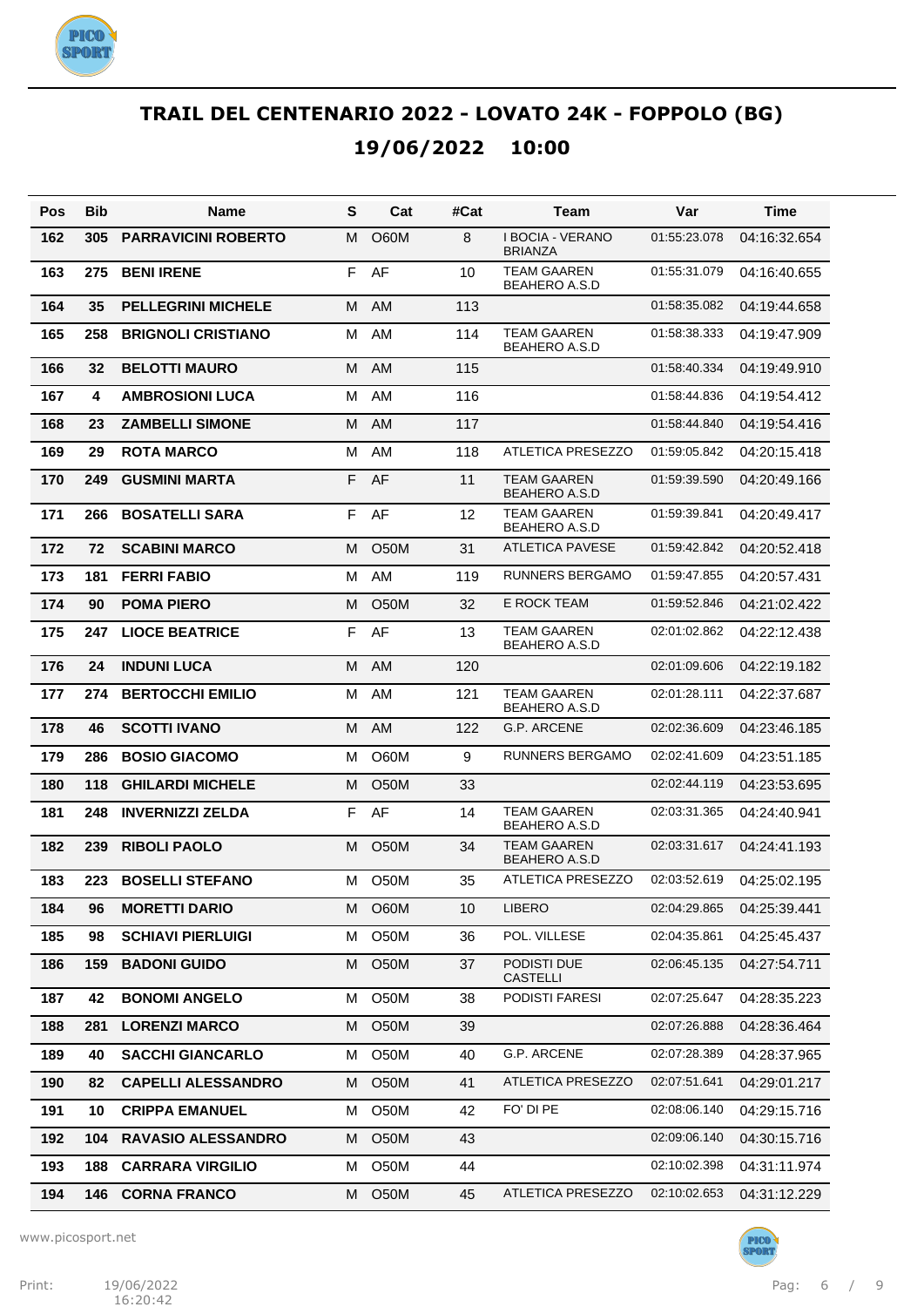

| Pos | <b>Bib</b>     | Name                                        | S  | Cat               | #Cat           | Team                                          | Var          | Time         |
|-----|----------------|---------------------------------------------|----|-------------------|----------------|-----------------------------------------------|--------------|--------------|
| 195 | 166            | <b>ALBORGHETTI MAURO</b>                    | м  | AM                | 123            | <b>ATLETICA PRESEZZO</b>                      | 02:11:10.905 | 04:32:20.481 |
| 196 | 16             | <b>CAPITANIO NICOLA</b>                     | M  | AM                | 124            |                                               | 02:11:24.908 | 04:32:34.484 |
| 197 | 39             | <b>BOGNI LUCA</b>                           | м  | O50M              | 46             | G.P. ARCENE                                   | 02:11:48.399 | 04:32:57.975 |
| 198 | 51             | <b>GARDANI PABLO</b>                        | M  | <b>AM</b>         | 125            | <b>RUNNERS BERGAMO</b>                        | 02:12:08.642 | 04:33:18.218 |
| 199 | 3              | <b>LAVETTI CLAUDIO</b>                      | м  | AM                | 126            |                                               | 02:13:22.902 | 04:34:32.478 |
| 200 | 186            | <b>COLPANI ANTONIO</b>                      | M  | <b>AM</b>         | 127            |                                               | 02:13:30.653 | 04:34:40.229 |
| 201 | 189            | <b>SANTAGOSTINO MARCO</b>                   | м  | AM                | 128            | <b>CARVICO</b><br><b>SKYRUNNING</b>           | 02:14:00.906 | 04:35:10.482 |
| 202 | 230            | <b>VIOLI DARIO</b>                          | M  | AM                | 129            | <b>TEAM GAAREN</b><br><b>BEAHERO A.S.D</b>    | 02:14:35.152 | 04:35:44.728 |
| 203 | 11             | <b>SANGALETTI ANDREA</b><br><b>GIOVANNI</b> | м  | O60M              | 11             | <b>ATLETICA CASTEL</b><br>ROZZONE ASD         | 02:15:00.394 | 04:36:09.970 |
| 204 | 156            | <b>SCARPELLINI CRISTIAN</b>                 | м  | AM                | 130            | PODISTI DUE<br><b>CASTELLI</b>                | 02:15:06.884 | 04:36:16.460 |
| 205 | 22             | <b>ARNOLDI ANDREA</b>                       | м  | AM                | 131            | ATL. COLOGNO AL<br><b>SERIO</b>               | 02:16:33.175 | 04:37:42.751 |
| 206 | 227            | <b>ZANGA DANIELA</b>                        | F  | O <sub>50</sub> F | $\overline{4}$ | <b>TEAM GAAREN</b><br><b>BEAHERO A.S.D</b>    | 02:16:36.163 | 04:37:45.739 |
| 207 | 190            | <b>CORTINOVIS ALICE ARIANNA</b>             | F. | AF                | 15             | CAI ZOGNO                                     | 02:16:37.414 | 04:37:46.990 |
| 208 | 209            | <b>SUARDI FEDERICO</b>                      | м  | AM                | 132            | <b>LOVATO ELECTRIC</b>                        | 02:16:40.425 | 04:37:50.001 |
| 209 | 296            | <b>CREMONINI TOMMASO</b>                    | м  | <b>AM</b>         | 133            | <b>RUNCARD</b>                                | 02:17:28.161 | 04:38:37.737 |
| 210 | 172            | <b>USLENGHI NICOLA</b>                      | M  | <b>AM</b>         | 134            | <b>SILTRO GANG</b>                            | 02:17:51.412 | 04:39:00.988 |
| 211 | 58             | <b>MAPELLI ELEONORA</b>                     | F  | AF                | 16             | <b>ASD ATLETICA</b><br><b>PRESEZZO</b>        | 02:19:43.662 | 04:40:53.238 |
| 212 | 83             | <b>PETTINI STEFANO</b>                      | M  | AM                | 135            | ATLETICA STEZZANO                             | 02:21:01.409 | 04:42:10.985 |
| 213 | 86             | <b>BURINI ALESSANDRO</b>                    | м  | <b>O50M</b>       | 47             |                                               | 02:21:52.926 | 04:43:02.502 |
| 214 | $\overline{2}$ | <b>BOTTOLI DARIO</b>                        | M  | AM                | 136            | <b>DASA SPORT</b><br>CERNUSCO                 | 02:23:40.672 | 04:44:50.248 |
| 215 | 127            | <b>PALA ROBERTO</b>                         | м  | <b>O50M</b>       | 48             | RUNNERS BERGAMO                               | 02:23:45.171 | 04:44:54.747 |
| 216 | 105            | <b>ROTA GIANLUCA</b>                        | M  | O <sub>5</sub> 0M | 49             | <b>PEGARUN</b>                                | 02:24:19.929 | 04:45:29.505 |
| 217 |                | <b>134 ROTA SIMONE</b>                      |    | M AM              | 137            | RUNNERS BERGAMO                               | 02:25:26.922 | 04:46:36.498 |
| 218 | 308            | <b>BERETTA DIEGO</b>                        |    | M AM              | 138            | <b>RUNNERS</b><br>VALCALEPIO                  | 02:26:01.156 | 04:47:10.732 |
| 219 | 312            | <b>GASPARINI MARCO</b>                      | М  | AM                | 139            | POL. VILLESE                                  | 02:26:37.149 | 04:47:46.725 |
| 220 | 262            | <b>CASATI MAURO</b>                         | M  | O50M              | 50             | <b>TEAM GAAREN</b><br><b>BEAHERO A.S.D</b>    | 02:26:37.903 | 04:47:47.479 |
| 221 | 141            | <b>ROVELLI GIACOMO</b>                      | М  | AM                | 140            | <b>BERGAMO STARS</b>                          | 02:29:04.946 | 04:50:14.522 |
| 222 | 30             | <b>ROVELLI ROBERTO</b>                      | м  | O <sub>5</sub> 0M | 51             | <b>BERGAMO STARS</b>                          | 02:29:16.201 | 04:50:25.777 |
| 223 | 224            | <b>MORELLI FABRIZIO</b>                     | м  | AM                | 141            | G.S. AVIS TREVIGLIO<br><b>GIGI BRUSAFERRI</b> | 02:29:41.439 | 04:50:51.015 |
| 224 | 37             | <b>CAMPO IVAN</b>                           | M  | O <sub>5</sub> 0M | 52             | G.P. ARCENE                                   | 02:29:46.190 | 04:50:55.766 |
| 225 | 93             | <b>ROTA ROMINA</b>                          | F. | AF                | 17             | ATLETICA LA TORRE                             | 02:29:56.695 | 04:51:06.271 |
| 226 | 48             | <b>BENZONI ROBERTO</b>                      | м  | O <sub>5</sub> 0M | 53             | <b>AMATORI LECCO</b>                          | 02:30:24.447 | 04:51:34.023 |

www.picosport.net



PICO<sup>.</sup><br>SPORT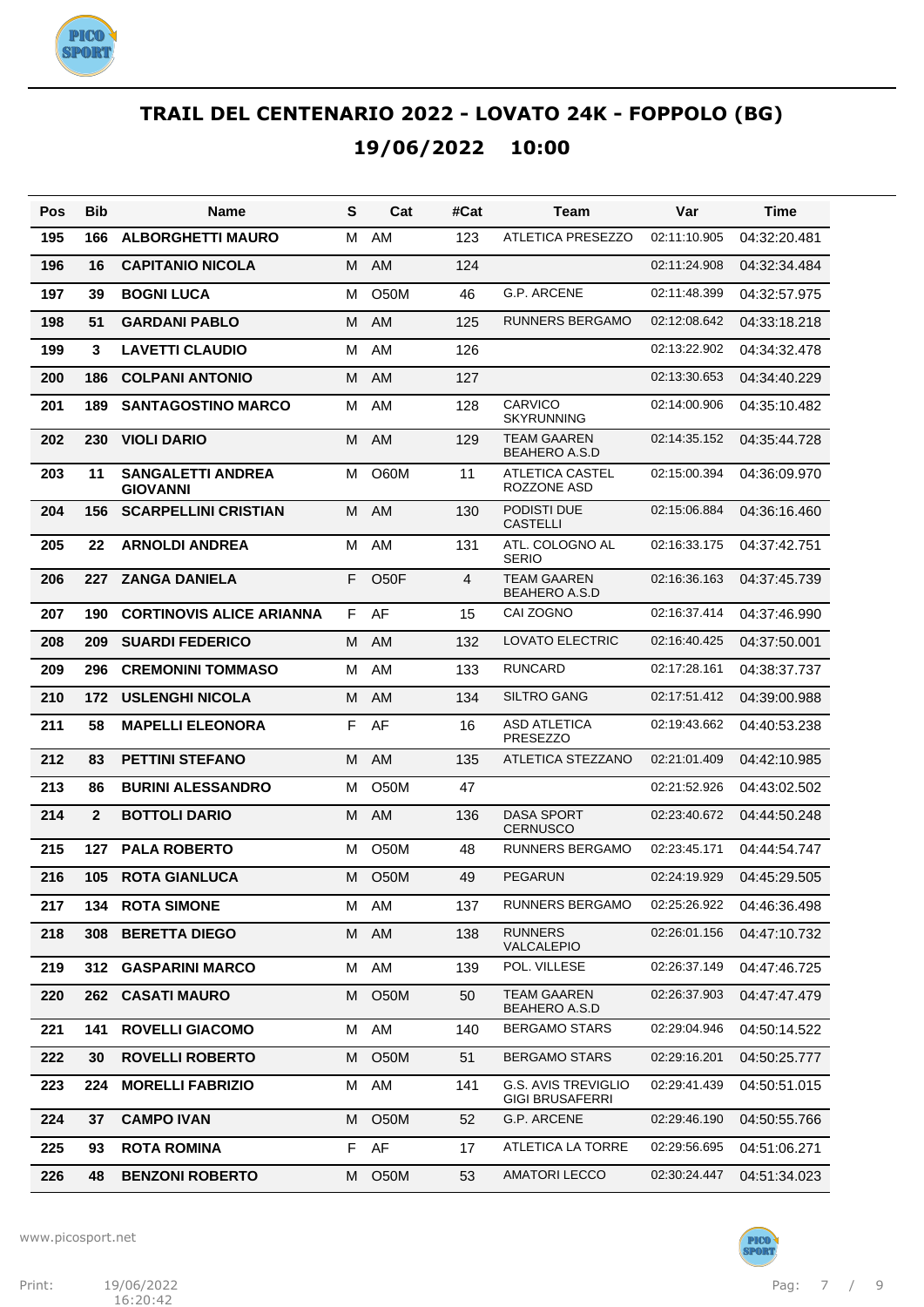

| Pos | <b>Bib</b>     | Name                             | S  | Cat               | #Cat           | Team                                       | Var          | Time         |
|-----|----------------|----------------------------------|----|-------------------|----------------|--------------------------------------------|--------------|--------------|
| 227 | 139            | <b>ZANOTTI FABIANO</b>           | м  | AM.               | 142            | RUNNERS BERGAMO                            | 02:32:09.981 | 04:53:19.557 |
| 228 | 68             | <b>ALESSIO CRISTIANO</b>         | м  | O <sub>5</sub> 0M | 54             | <b>ATLETICA PRESEZZO</b>                   | 02:34:19.217 | 04:55:28.793 |
| 229 | $\overline{7}$ | CALLARI MARIA TANIA              | F  | O <sub>5</sub> OF | 5              | DASA SPORT<br><b>CERNUSCO</b>              | 02:35:18.707 | 04:56:28.283 |
| 230 | 28             | <b>GEMINI IVAN</b>               | м  | AM                | 143            | PODISTI FARESI                             | 02:36:39.960 | 04:57:49.536 |
| 231 | 59             | <b>LESMO SIMONE</b>              | м  | AM                | 144            | PE180-ASD RUN LIFE                         | 02:37:26.707 | 04:58:36.283 |
| 232 | 143            | <b>SPADA ANTONIO</b>             | м  | <b>O60M</b>       | 12             | CAI ZOGNO                                  | 02:38:02.450 | 04:59:12.026 |
| 233 | 149            | <b>GOTTI BRUNO</b>               | м  | O60M              | 13             | CAI ZOGNO                                  | 02:38:04.810 | 04:59:14.386 |
| 234 | 45             | <b>GATTI VERDIANA</b>            | F  | AF                | 18             | <b>LIBERO</b>                              | 02:41:09.465 | 05:02:19.041 |
| 235 | 65             | <b>CAPELLI MATTEO</b>            | м  | AM                | 145            | G.A.V. VERTOVA                             | 02:41:25.477 | 05:02:35.053 |
| 236 | 110            | <b>CIMADORO PAOLO</b>            | M  | AM                | 146            | RUNNERS BERGAMO                            | 02:43:23.267 | 05:04:32.843 |
| 237 | 123            | <b>MERCORIO STEFANO</b>          | м  | <b>O50M</b>       | 55             | <b>RUNNERS BERGAMO</b>                     | 02:43:58.420 | 05:05:07.996 |
| 238 | 282            | <b>GHISALBERTI MARCO ATTILIO</b> | м  | <b>O60M</b>       | 14             |                                            | 02:43:59.910 | 05:05:09.486 |
| 239 | 19             | <b>MAZZOLENI GIACOMO</b>         | м  | O60M              | 15             | G.S. OREZZO                                | 02:45:31.390 | 05:06:40.966 |
| 240 | 99             | <b>BOTTARELLI DANIELE</b>        | M  | AM                | 147            | <b>PRIVATO</b>                             | 02:46:50.864 | 05:08:00.440 |
| 241 | 135            | <b>TIRABOSCHI LUCA</b>           | м  | <b>O50M</b>       | 56             | <b>RUNNERS BERGAMO</b>                     | 02:47:04.363 | 05:08:13.939 |
| 242 | 88             | <b>BOLOGNINI MAURIZIO</b>        | м  | O50M              | 57             | <b>ATLETICA PRESEZZO</b>                   | 02:47:26.382 | 05:08:35.958 |
| 243 | 18             | <b>MAZZONE ROBERTO</b>           | м  | <b>O50M</b>       | 58             | <b>ASD ATLETICA</b><br><b>STEZZANO</b>     | 02:50:37.956 | 05:11:47.532 |
| 244 | 50             | <b>GIBERTI HERMES</b>            | M  | AM                | 148            |                                            | 02:53:02.197 | 05:14:11.773 |
| 245 | 34             | <b>LUSSANA SILVIO</b>            | M  | AM                | 149            | A.S.D. TRIATHLON<br><b>BERGAMO</b>         | 02:53:03.697 | 05:14:13.273 |
| 246 | 67             | <b>SCIMONE FRANCESCO</b>         | м  | O <sub>5</sub> 0M | 59             | G.S. OREZZO                                | 02:53:11.456 | 05:14:21.032 |
| 247 | 137            | <b>MUSCIACCHIO ELENA</b>         | F  | AF                | 19             |                                            | 02:53:29.208 | 05:14:38.784 |
| 248 | 117            | <b>LOCATELLI PATRIZIA</b>        | F  | O <sub>5</sub> OF | 6              | RUNNERS BERGAMO                            | 02:53:29.212 | 05:14:38.788 |
| 249 | 31             | <b>GELPI IVAN</b>                | м  | AM                | 150            | <b>CARVICO</b><br><b>SKYRUNNING</b>        | 02:55:28.197 | 05:16:37.773 |
| 250 | 245            | <b>LORENZI MARTA</b>             |    | F AF              | 20             | <b>TEAM GAAREN</b><br><b>BEAHERO A.S.D</b> | 02:58:46.459 | 05:19:56.035 |
| 251 | 6              | <b>AMBROSONI SILVANO</b>         | М  | O50M              | 60             | <b>CARVICO SKY</b><br><b>RUNNING</b>       | 02:59:51.198 | 05:21:00.774 |
| 252 | 73             | <b>SOLLAKU REZARTA</b>           |    | F AF              | 21             | <b>ADDA RUNNING TEAM</b>                   | 03:00:16.699 | 05:21:26.275 |
| 253 | 75             | <b>GASPARINETTI MORENA</b>       | F. | O50F              | $\overline{7}$ | CASTELROZZONE                              | 03:00:20.949 | 05:21:30.525 |
| 254 | 130            | <b>PIZZABALLA ELENA</b>          | F. | AF                | 22             | RUNNERS BERGAMO                            | 03:02:02.202 | 05:23:11.778 |
| 255 | 218            | <b>CARMINATI FABIO</b>           | м  | AM                | 151            | <b>GAAREN BEAHERO</b>                      | 03:02:43.202 | 05:23:52.778 |
| 256 | 256            | <b>DELL'ORSO FRANCESCA</b>       | F. | AF                | 23             | <b>TEAM GAAREN</b><br>BEAHERO A.S.D        | 03:02:43.704 | 05:23:53.280 |
| 257 | 175            | <b>SORTE MANUELA</b>             |    | F AF              | 24             | RUNNERS BERGAMO                            | 03:03:54.965 | 05:25:04.541 |
| 258 | 85             | <b>ANGELONI MIRKO</b>            | М  | AM                | 152            |                                            | 03:04:05.215 | 05:25:14.791 |
| 259 | 200            | <b>BRAVI FABIO</b>               | м  | O50M              | 61             | ROMANO RUNNING                             | 03:06:06.463 | 05:27:16.039 |

www.picosport.net

Print: 19/06/2022 Print: 19/06/2022 Pag: 8 / 9 16:20:42